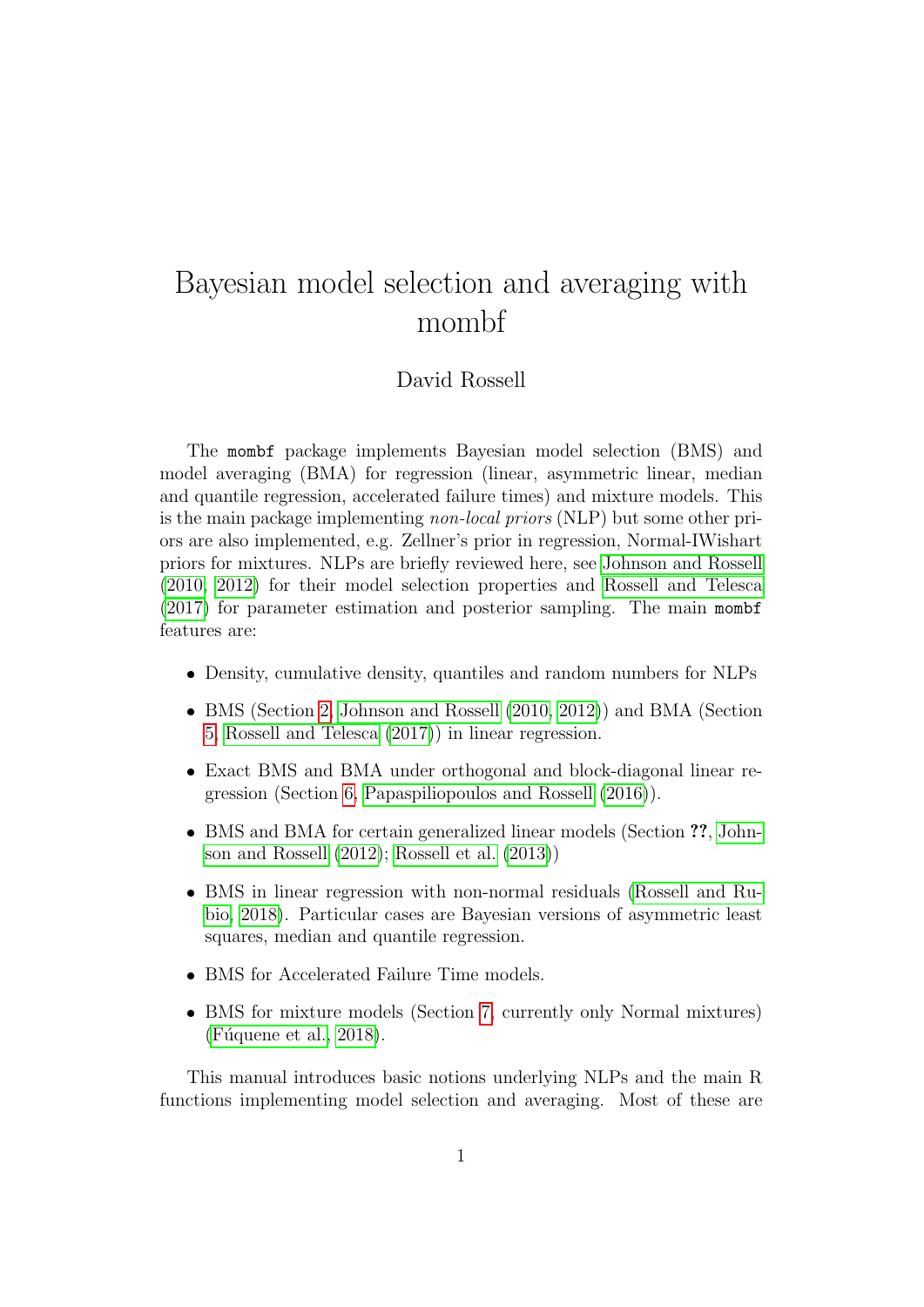internally implemented in  $C++$  so, while they are not optimal in any sense they are designed to be minimally scalable to large sample sizes  $n$  and high dimensions (large p).

### 1 Quick start

The main BMS function is modelSelection. BMA is also available for some models, mainly linear regression and Normal mixtures. Details are in subsequent sections, here we illustrate quickly how to get posterior model probabilities, marginal posterior inclusion probabilities, BMA point estimates and posterior intervals for the regression coefficients and predicted outcomes.

```
> library(mombf)
> set.seed(1234)
> x <- matrix(rnorm(100*3),nrow=100,ncol=3)
> theta \leftarrow matrix(c(1,1,0), ncol=1)
> v \leq x %*% theta + rnorm(100)
> #Default MOM prior on parameters
> priorCoef <- momprior(taustd=1)
> #Beta-Binomial prior for model space
> priorDelta <- modelbbprior(1,1)
> #Model selection
> fit1 <- modelSelection(y ~ x[,1]+x[,2]+x[,3], priorCoef=priorCoef, priorDelta=priorDelta)
Enumerating models...
Computing posterior probabilities................ Done.
> #Posterior model probabilities
> postProb(fit1)
  modelid family pp
7 2,3 normal 9.845428e-01
8 2,3,4 normal 8.090989e-03
15 1,2,3 normal 7.203173e-03
16 1,2,3,4 normal 1.630761e-04
3 3 normal 3.424188e-17
5 2 normal 7.726180e-18
4 3,4 normal 2.419357e-19
11 1,3 normal 1.113025e-19
6 2,4 normal 6.333567e-20
13 1,2 normal 2.511379e-20
12 1,3,4 normal 1.770463e-21
14 1,2,4 normal 4.634764e-22
1 normal 2.476975e-25
2 4 normal 1.421272e-27
9 1 normal 3.018082e-28
```

```
10 1,4 normal 4.620530e-30
```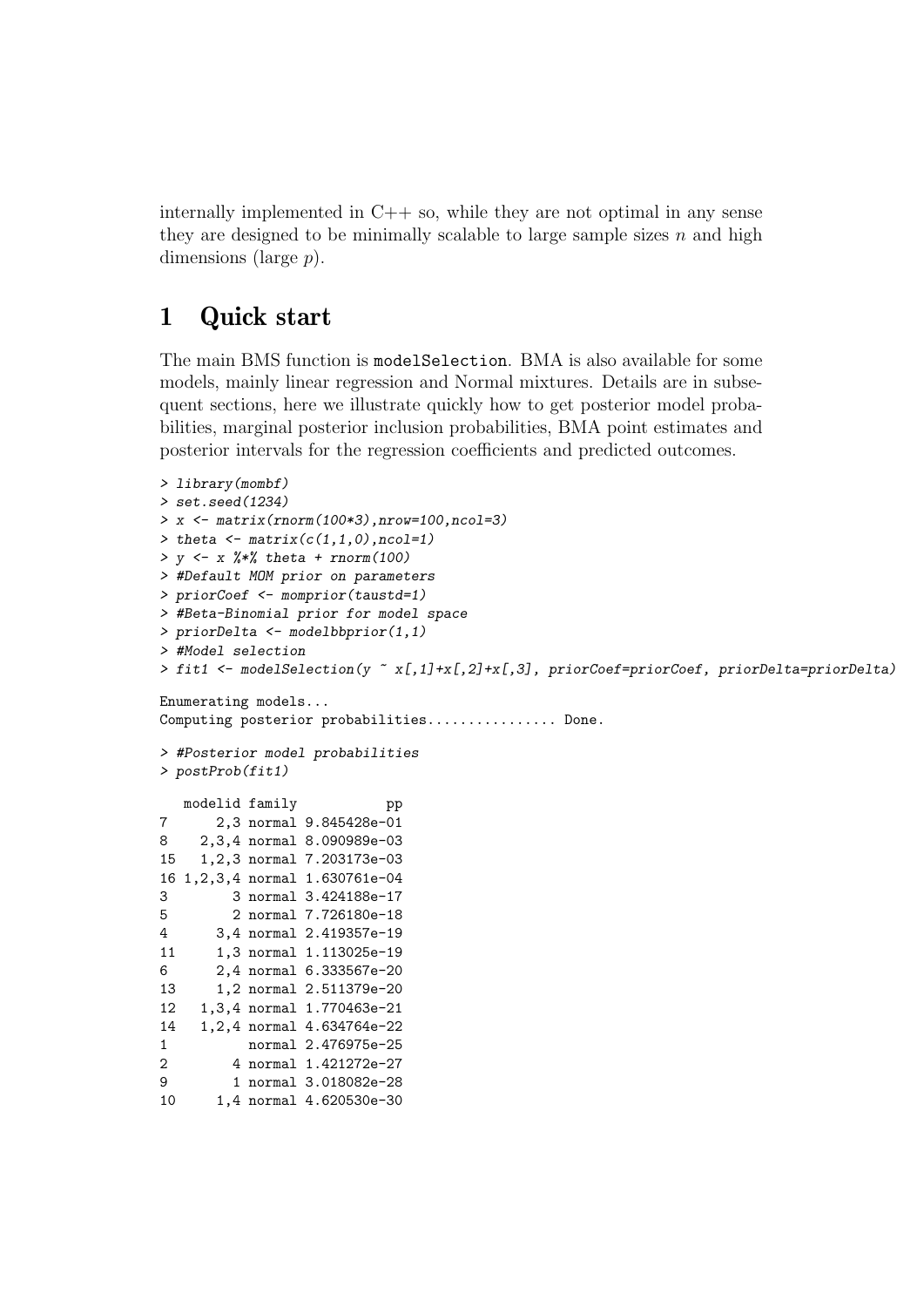```
> #BMA estimates, 95% intervals, marginal post prob
> coef(fit1)
              estimate 2.5% 97.5% margpp
(Intercept) 0.007082034 -0.02658464 0.04089499 0.007366249
x[, 1] 1.133309621 0.93331088 1.33480178 1.000000000
x[, 2] 1.134404673 0.93919629 1.33501531 1.000000000
x[, 3] 0.000366013 0.00000000 0.00000000 0.008254065
phi 1.103715115 0.84213596 1.44604848 1.000000000
> #BMA predictions for y, 95% intervals
> ypred= predict(fit1)
> head(ypred)
       mean 2.5% 97.5%
1 -0.8928148 -1.1160111 -0.66885457
2 -0.2161415 -0.3514485 -0.08236455
3 1.3134407 1.0653356 1.56205993
4 -3.2261301 -3.6793885 -2.77249364
5 -0.4427614 -0.6498843 -0.23853199
6 0.7716784 0.6332783 0.90914325
> cor(y, ypred[, 1])\lceil, 1]
[1,] 0.8468441
```
We can repeat the exercise for binary outcomes, using logistic regression. We just set the argument family='binomial'. The top model is still the correct one.

 $\Box$ quickstart2 $\Box$  ybin= y>0 priorCoef <- momprior(taustd=1)

fit2 <- modelSelection(ybin x[,1]+x[,2]+x[,3], priorCoef=priorCoef, priorDelta=priorDelta, family='binomial') postProb(fit2)

Let's go back to the linear regression. We can add non-linear effects, modeled via cubic splines, with the argument smooth (the default number of knots is 9, resulting in 5 columns in the design matrix, this can be changed by nknots). The output below shows that the top model continues to (correctly) include only the linear effects, and has very large posterior probability. The second top model includes 5 extra columns corresponding to the spline basis for the effect of x2.

quickstart2  $\text{fit3} < \text{modelSelection}(y \ x[, 1] + x[, 2] + x[, 3]$ , smooth=  $x[, 1] + x[, 2] + x[, 3]$ , priorCoef=priorCoef, priorDelta=priorDelta) head(postProb(fit3))

### <span id="page-2-0"></span>2 Basics on non-local priors

The basic motivation for NLPs is what one may denominate the *model sepa*ration principle. The idea is quite simple, suppose we are considering a (possibly infinite) set of probability models  $M_1, M_2, \ldots$  for an observed dataset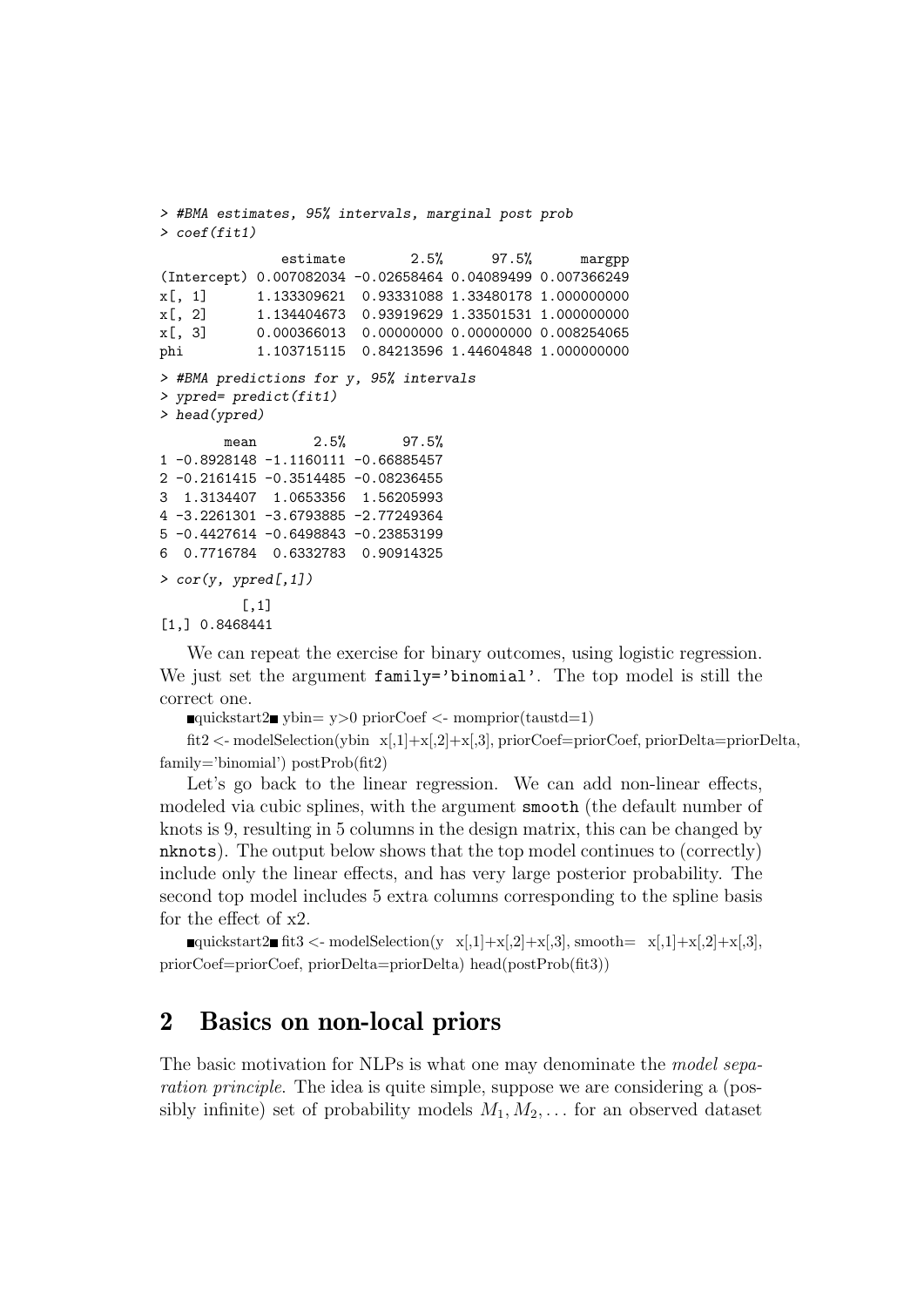$y$ , if these models overlap then it becomes hard to tell which of them generated y. The notion is important because the vast majority of applications consider nested models: if say  $M_1$  is nested within  $M_2$  then these two models are not well-separated. Intuitively, if y are truly generated from  $M_1$  then  $M_1$  will receive high integrated likelihood however that for  $M_2$  will also be relatively large given that  $M_1$  is contained in  $M_2$ . We remark that the notion remains valid when none of the posed models are true, in that case  $M_1$ is the model of smallest dimension minimizing Kullback-Leibler divergence to the data-generating distribution of  $y$ . A usual mantra is that performing Bayesian model selection via posterior model probabilities (equivalently, Bayes factors) automatically incorporates Occam's razor, e.g.  $M_1$  will eventually be favoured over  $M_2$  as the sample size  $n \to \infty$ . This statement is correct but can be misleading: there is no guarantee that parsimony is enforced to an adequate extent, indeed it turns out to be insufficient in many practical situations even for small  $p$ . This issue is exacerbated for large  $p$  to the extent that one may even loose consistency of posterior model probabilities [\(Johnson and Rossell, 2012\)](#page-26-1) unless sufficiently strong sparsity penalities are introduced into the model space prior. See [\(Rossell, 2018\)](#page-26-6) for theoretical results on what priors achieve model selection consistency and a discussion on how set priors that balance sparsity versus power to detect truly active coefficients.

Intuitively, NLPs induce a probabilistic separation between the considered models which, aside from being philosophically appealing (to us), one can show mathematically leads to stronger parsimony. When we compare two nested models and the smaller one is true the resulting BFs converge faster to 0 than when using conventional priors and, when the larger model is true, they present the usual exponential convergence rates in standard procedures. That is, the extra parsimony induced by NLPs is data-dependent, as opposed to inducing sparsity by formulating sparse model prior probabilities or increasingly vague prior distributions on model-specific parameters.

To fix ideas we first give the general definition of NLPs and then proceed to show some examples. Let  $y \in \mathcal{Y}$  be the observed data with density  $p(y | \theta)$ where  $\theta \in \Theta$  is the (possibly infinite-dimensional) parameter. Suppose we are interested in comparing a series of models  $M_1, M_2, \ldots$  with corresponding parameter spaces  $\Theta_k \subseteq \Theta$  such that  $\Theta_i \cap \Theta_k$  have zero Lebesgue measure for  $j \neq k$  and, for precision, there exists an l such that  $\Theta_l = \Theta_j \cap \Theta_k$  so that the whole parameter space is covered.

**Definition 1** A prior density  $p(\theta | M_k)$  is a non-local prior under  $M_k$  iff  $\lim p(\theta \mid M_k) = 0$  as  $\theta \to \theta_0$  for any  $\theta_0 \in \Theta_i \subset \Theta_k$ .

<span id="page-3-0"></span>In words,  $p(\theta | M_k)$  vanishes as  $\theta$  approaches any value that would be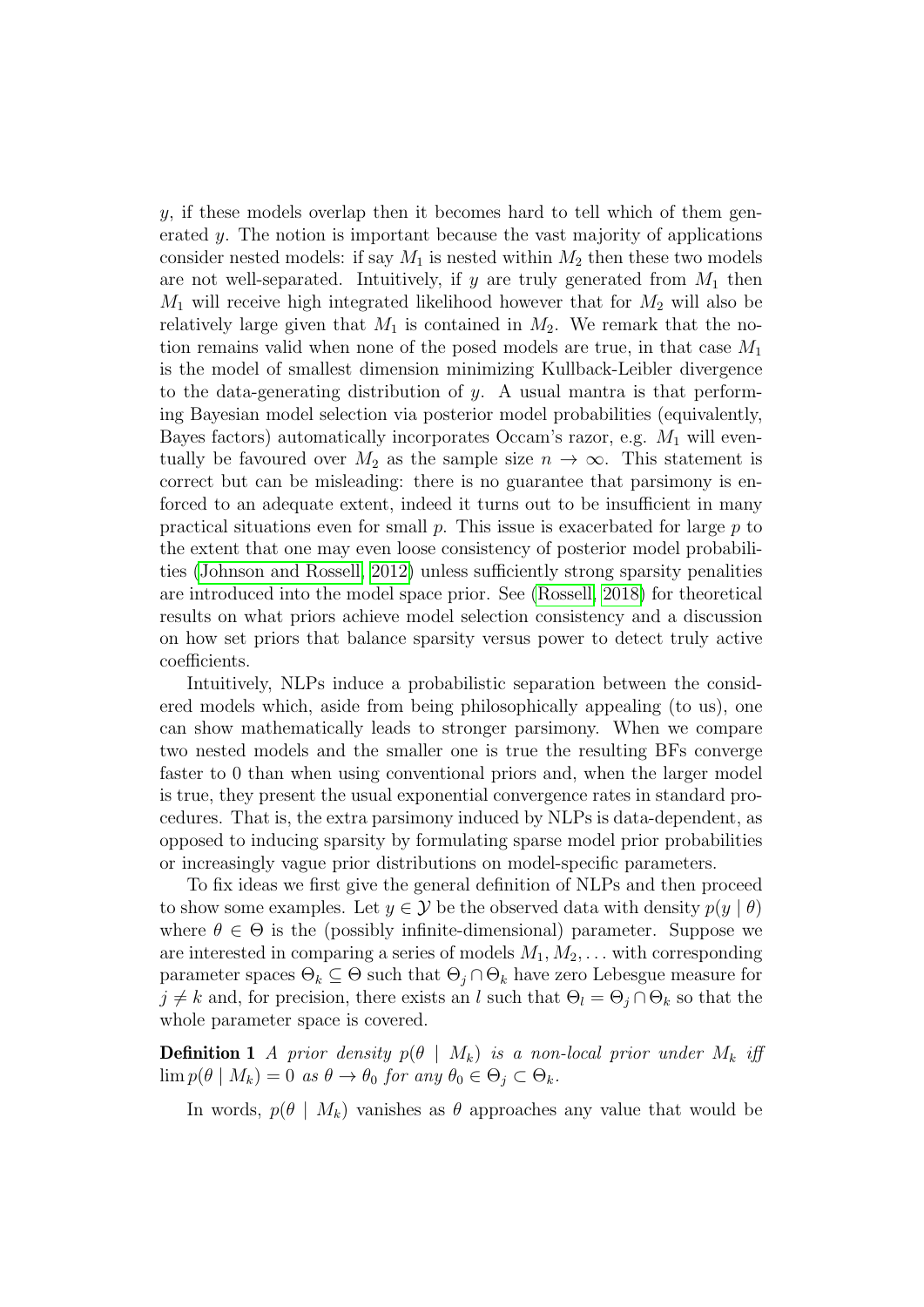consistent with a submodel  $M_j$ . Any prior not satisfying Definition [1](#page-3-0) is a *local prior* (LP). As a canonical example, suppose that  $y = (y_1, \ldots, y_n)$ with independent  $y_i \sim N(\theta, \phi)$  and known  $\phi$ , and that we entertain the two following models:

$$
M_1: \theta = 0
$$

$$
M_2: \theta \neq 0
$$

Under  $M_1$  all parameter values are fully specified, the question is thus reduced to setting  $p(\theta | M_2)$ . Ideally this prior should reflect one's knowledge or beliefs about likely values of  $\theta$ , conditionally on the fact that  $\theta \neq 0$ . The left panel in Figure [1](#page-9-0) shows two LPs, specifically the unit information prior  $\theta \sim N(0, 1)$  and a heavy-tailed alternative  $\theta \sim \text{Cachy}(0, 1)$  as recommended by Jeffreys. These assign  $\theta = 0$  as their most likely value a priori, even though  $\theta = 0$  is not even a possible value under  $M_2$ , which we view as philosophically unappealing. The right panel shows three NLPs (called MOM, eMOM and iMOM, introduced below). Their common defining feature is their vanishing as  $\theta \to 0$ , thus probabilistically separating  $M_2$  from  $M_1$  or, to borrow terminology from the stochastic processes literature, inducing a repulsive force between  $M_1$  and  $M_2$ . As illustrated in the figure beyond this defining feature the user is free to choose any other desired property, e.g. the speed at which  $p(\theta | M_2)$  vanishes at the origin, prior dispersion, tail thickness or in multivariate cases the prior dependence structure.

Once the NLP has been specified inference proceeds as usual, e.g. posterior model probabilities are

$$
p(M_k | y) = \frac{p(y | M_k)p(M_k)}{\sum_j p(y | M_j)p(M_j)}
$$
(1)

where  $p(y | M_k) = \int p(y | \theta) dP(\theta | M_k)$  is the integrated likelihood under  $M_k$ and  $p(M_k)$  the prior model probability. Similarly, inference on parameters can be carried out conditional on any chosen model via  $p(\theta | M_k, y) \propto p(y | \theta)p(\theta |$  $M_k$ ) or via Bayesian model averaging  $p(\theta | y) = \sum_k p(\theta | M_k, y)p(M_k | y)$ . A useful construction [\(Rossell and Telesca, 2017\)](#page-26-2) is that any NLP can be expressed as

$$
p(\theta \mid M_k) = \frac{p(\theta \mid M_k)}{p^L(\theta \mid M_k)} p^L(\theta \mid M_k) = d_k(\theta) p^L(\theta \mid M_k), \tag{2}
$$

where  $p^{L}(\theta | M_{k})$  is a LP and  $d_{k}(\theta) = p(\theta | M_{k})/p^{L}(\theta | M_{k})$  a penalty term. Simple algebra shows that

<span id="page-4-0"></span>
$$
p(y \mid M_k) = p^{L}(y \mid M_k) E^{L}(d_k(\theta) \mid M_k, y), \tag{3}
$$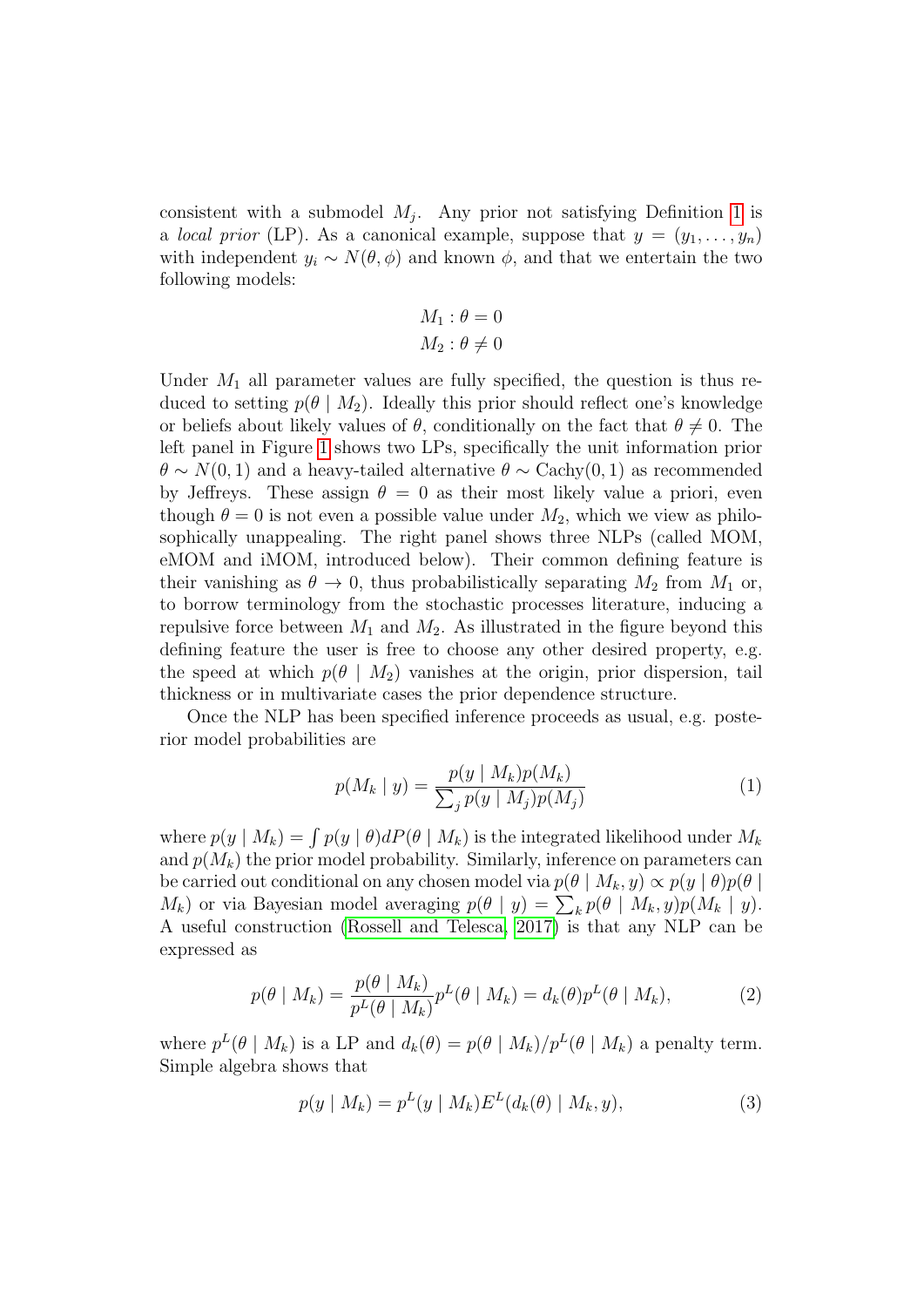where  $E^{L}(d_{k}(\theta) | M_{k}, y) = \int d_{k}(\theta) dP^{L}(\theta | M_{k}, y)$  is the posterior mean of the penalty term under the underlying LP. That is, the integrated likelihood under a NLP is equal to that under a LP times the posterior expected penalty under that LP. The construction allows to use NLPs in any situation where LPs are already implemented, all one needs is  $p^{L}(y \mid M_k)$  or an estimate thereof and posterior samples under  $p^{L}(\theta | y, M_k)$ . We remark that most functions in mombf do not rely on construction [\(2\)](#page-4-0) but instead work directly with NLPs, as this is typically more efficient computationally. For instance, there are closed-form expressions and Laplace approximations to  $p(y \mid M_k)$ [\(Johnson and Rossell, 2012\)](#page-26-1), and one may sample from  $p(\theta | M_k, y)$  via simple latent truncation representations [\(Rossell and Telesca, 2017\)](#page-26-2).

Up to this point we kept the discussion as generic as possible, Section [3](#page-6-0) illustrates NLPs for variable selection and mixture models. For extensions to other settings see [Consonni and La Rocca \(2010\)](#page-25-1) for directed acyclic graphs under an objective Bayes framework, [Chekouo et al. \(2015\)](#page-25-2) for gene regulatory networks, [Collazo et al. \(2016\)](#page-25-3) for chain event graphs, or ? for finite mixture models. We also remark that this manual focuses mainly on practical aspects. Readers interested in theoretical NLP properties should see [John](#page-26-0)[son and Rossell \(2010\)](#page-26-0) and [Rossell and Telesca \(2017\)](#page-26-2) for an asymptotic characterization under asymptotically Normal models with fixed  $\dim(\Theta)$ , essentially showing that  $E<sup>L</sup>(d_k(\theta) | M_k, y)$  leads to stronger parsimony, ? for similar results in mixture models, and Rossell and Rubio (work in progress) for robust linear regression with non-normal residuals where data may be generated by a model other than those under consideration (M-complete). Regarding high-dimensional results [Johnson and Rossell \(2012\)](#page-26-1) prove that under certain linear regression models  $p(M_t | y) \longrightarrow 1$  as  $n \to \infty$  where  $M_t$ is the data-generating truth when using NLPs and  $p = O(n^{\alpha})$  with  $\alpha < 1$ . The authors also proved the conceptually stronger result that  $p(M_t | y) \stackrel{P}{\longrightarrow} 0$ under LPs, which implies that NLPs are a necessary condition for strong consistency in high dimensions (unless extra parsimony is induced via  $p(M_k)$  or increasingly diffuse  $p(\theta | M_k)$  as n grows, but this may come at a loss of signal detection power). [Shin et al. \(2015\)](#page-26-7) extend the consistency result to ultra-high linear regression with  $p = O(e^{n^{\alpha}})$  with  $\alpha < 1$  under certain specific NLPs.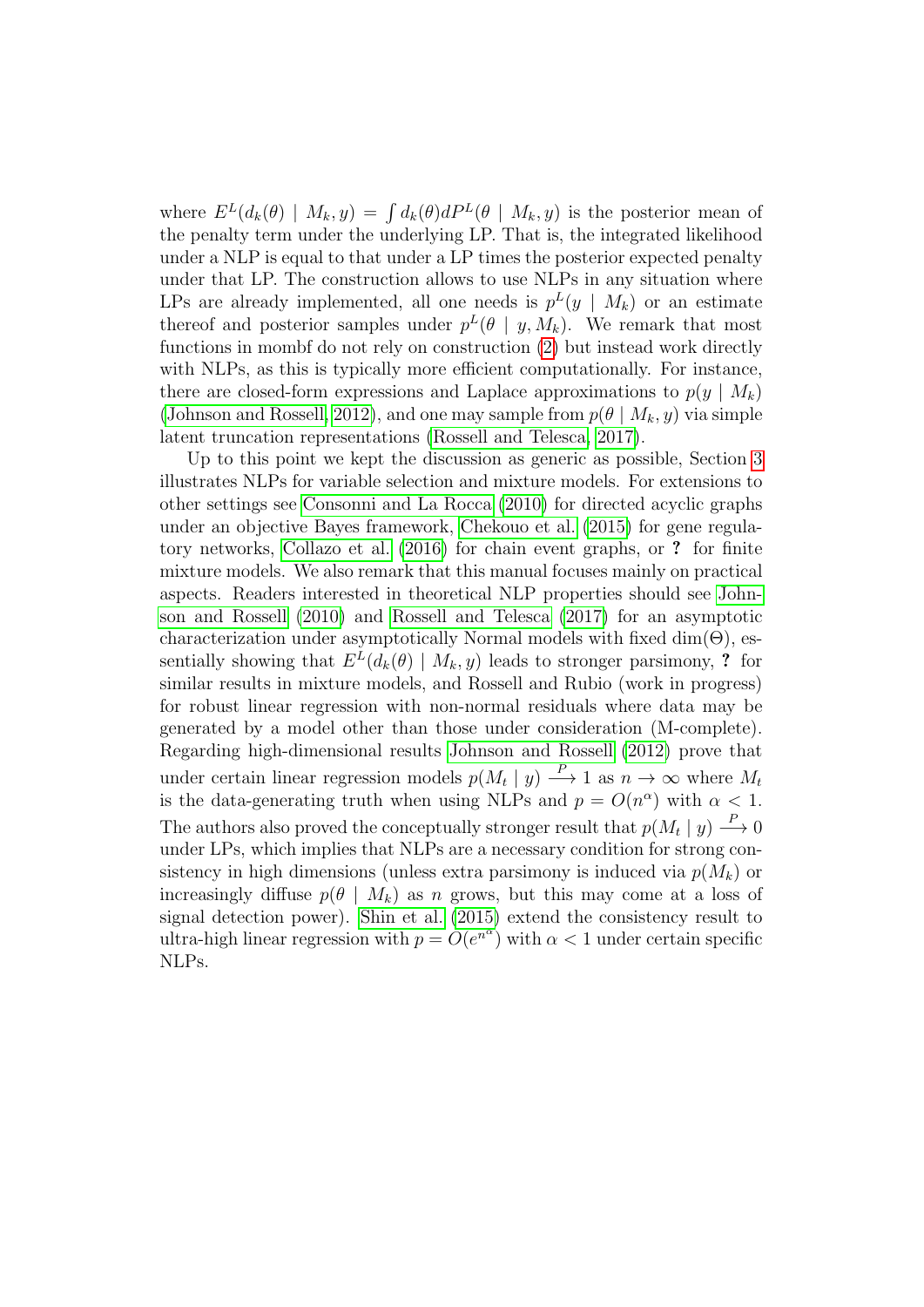### <span id="page-6-0"></span>3 Some default non-local priors

#### 3.1 Regression models

Definition [1](#page-3-0) in principle allows one to define NLPs in any manner that is convenient, as long as  $p(\theta | M_k)$  vanishes for any value  $\theta_0$  that would be consistent with a submodel of  $M_k$ . mombf implements some simple priors that lead to convenient implementation and interpretation while offering a reasonable modelling flexibility, but naturally we encourage everyone to come up with more sophisticated alternatives as warranted by their specific problem at hand. It is important to distinguish between two main strategies to define NLPs, namely imposing additive vs. product penalties. Additive NLPs were historically the first to be introduced [\(Johnson and Rossell, 2010\)](#page-26-0) and primarily aimed to compare only two models, whereas product NLPs were introduced later on [\(Johnson and Rossell, 2012\)](#page-26-1) for the more general setting where considers multiple models. Throughout let  $\theta = (\theta_1, \dots, \theta_p) \in \mathbb{R}^p$  be a vector of regression coefficients and  $\phi$  a dispersion parameter such as the residual variance in linear regression.

Suppose first that we wish to test  $M_1 : \theta = (0, \ldots, 0)$  versus  $M_2 : \theta \neq$  $(0, \ldots, 0)$ . An additive NLP takes the form  $p(\theta | M_k) = d(q(\theta))p^{L}(\theta | M_k)$ , where  $q(\theta) = \theta' V \theta$  for some positive-definite  $p \times p$  matrix V, the penalty  $d(q(\theta)) = 0$  if and only if  $q(\theta) = 0$  and  $p^L(\theta | M_k)$  is an arbitrary LP with the only restriction that  $p(\theta | M_k)$  is proper. For instance,

<span id="page-6-1"></span>
$$
p_M(\theta \mid \phi, M_k) = \frac{\theta' V \theta}{p \tau \phi} N(\theta; 0, \tau \phi V^{-1})
$$
  
\n
$$
p_E(\theta \mid \phi, M_k) = c_E e^{-\frac{\tau \phi}{\theta' V \theta}} N(\theta; 0, \tau \phi V^{-1})
$$
  
\n
$$
p_I(\theta \mid \phi, M_k) = \frac{\Gamma(p/2)}{|V|^{\frac{1}{2}} (\tau \phi)^{\frac{p}{2}} \Gamma(\nu/2) \pi^{p/2}} (\theta' V \theta)^{-\frac{\nu + p}{2}} e^{-\frac{\tau \phi}{\theta' V \theta}}
$$
(4)

are the so-called moment (MOM), exponential moment (eMOM) and inverse moment (iMOM) priors, respectively, and  $c_E$  is the moment generating function of an inverse chi-square random variable evaluated at -1. By default  $V = I$ , but naturally other choices are possible.

Suppose now that we wish to consider all  $2^p$  models arising from setting individual elements in  $\theta$  to 0. Product NLPs are akin to [\(4\)](#page-6-1) but now the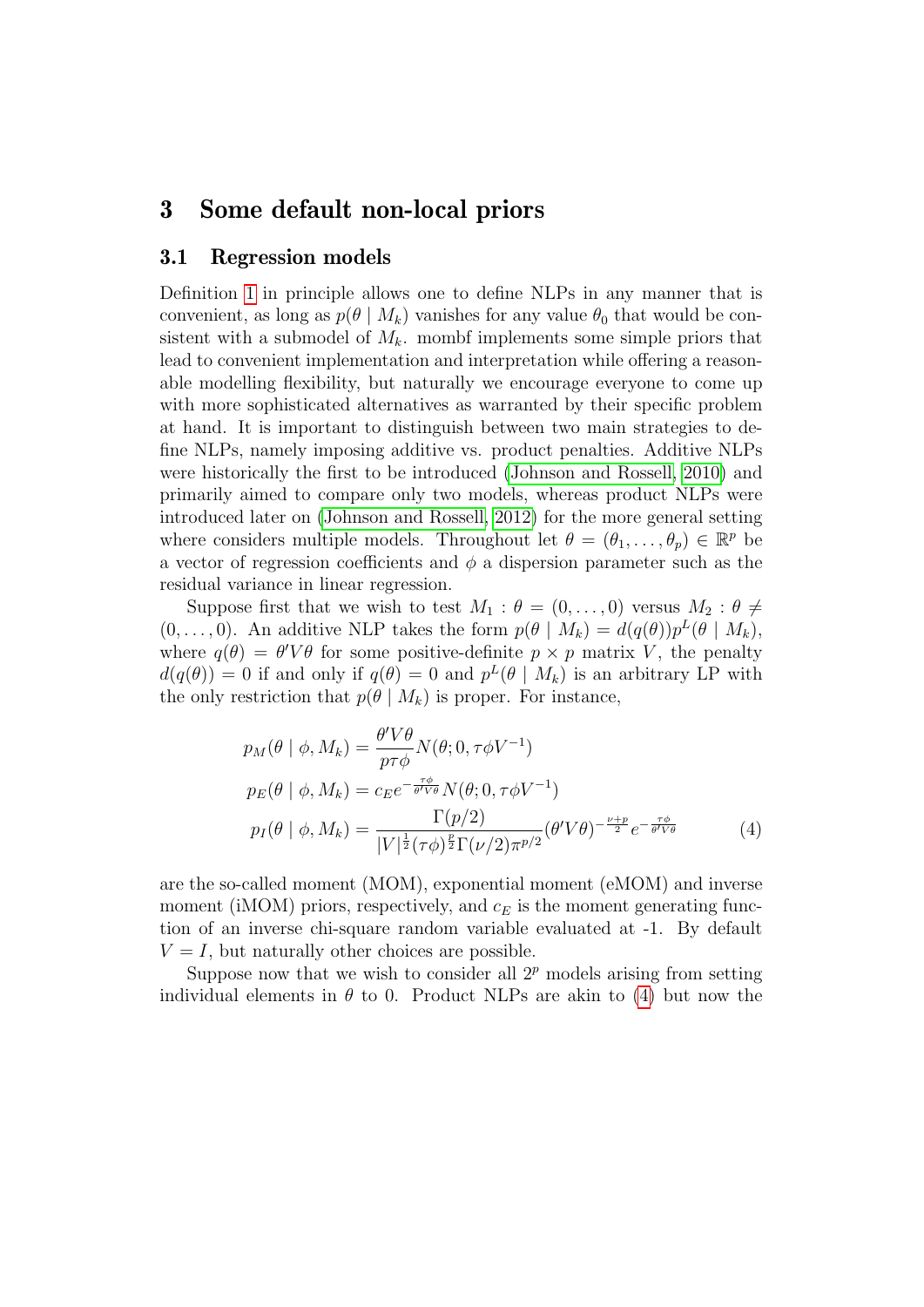penalty term  $d(\theta)$  is a product of univariate penalties.

<span id="page-7-0"></span>
$$
p_M(\theta \mid \phi, M_k) = \prod_{i \in M_k} \frac{\theta_i^2}{\tau \phi_k} N(\theta_i; 0, \tau \phi_k)
$$

$$
p_E(\theta \mid \phi, M_k) = \prod_{i \in M_k} \exp\left\{\sqrt{2} - \frac{\tau \phi_k}{\theta_i^2}\right\} N(\theta_i; 0, \tau \phi_k),
$$

$$
p_I(\theta \mid \phi, M_k) = \prod_{i \in M_k} \frac{(\tau \phi_k)^{\frac{1}{2}}}{\sqrt{\pi} \theta_i^2} \exp\left\{-\frac{\tau \phi_k}{\theta_i^2}\right\}.
$$
(5)

This implies that  $d(\theta) \to 0$  whenever any individual  $\theta_i \to 0$ , in contrast with [\(4\)](#page-6-1) which requires the whole vector  $\theta = 0$ . More generally, one can envision settings requiring a combination of additive and product penalties. For instance in regression models for continuous predictors product penalties are generally appropriate, but for categorical predictors one would like to either include or exclude all the corresponding coefficients simultaneously, in this sense additive NLPs resemble group-lasso type penalties and have the nice property of being invariant to the chosen reference category. At this moment mombf primarily implements product NLPs and in some cases additive NLPs, we plan to incorporate combined product and addivite penalties in the future.

Figure [1](#page-9-0) displays the prior densities in the univariate case, where [\(4\)](#page-6-1) and [\(5\)](#page-7-0) are equivalent.  $p_M$  induces a quadratic penalty as  $\theta \to 0$ , and has the computational advantage that for posterior inference the penalty can often be integrated in closed-form, as it simply requires second order moments.  $p_E$ and  $p_I$  vanish exponentially fast as  $\theta \to 0$ , inducing stronger parsimony in the Bayes factors than  $p_M$ . This exponential term converges to 1 as  $q(\theta)$ increases, thus the eMOM has Normal tails and the iMOM can be easily checked to have tails proportional to those of a Cauchy. Thick tails can be interesting to address the so-called information paradox, namely that the posterior probability of the alternative model converges to 1 as the residual sum of squares from regressing  $y$  on a series of covariates converges to 0 [\(Liang et al., 2008;](#page-26-8) [Johnson and Rossell, 2010\)](#page-26-0), although in our experience this is often not an issue unless  $n$  is extremely small. The priors above can be extended to include nuisance regression parameters that are common to all models, and also to consider higher powers  $q(\theta)^r$  for some  $r > 1$ , but for simplicity we restrict attention to [\(4\)](#page-6-1).

modelSelection automatically sets default prior distributions that from our experience are sensible in most applications. If you are happy with these defaults are not interested in how they were obtained you can skip to the next section. Of course, we encourage you to think what prior settings are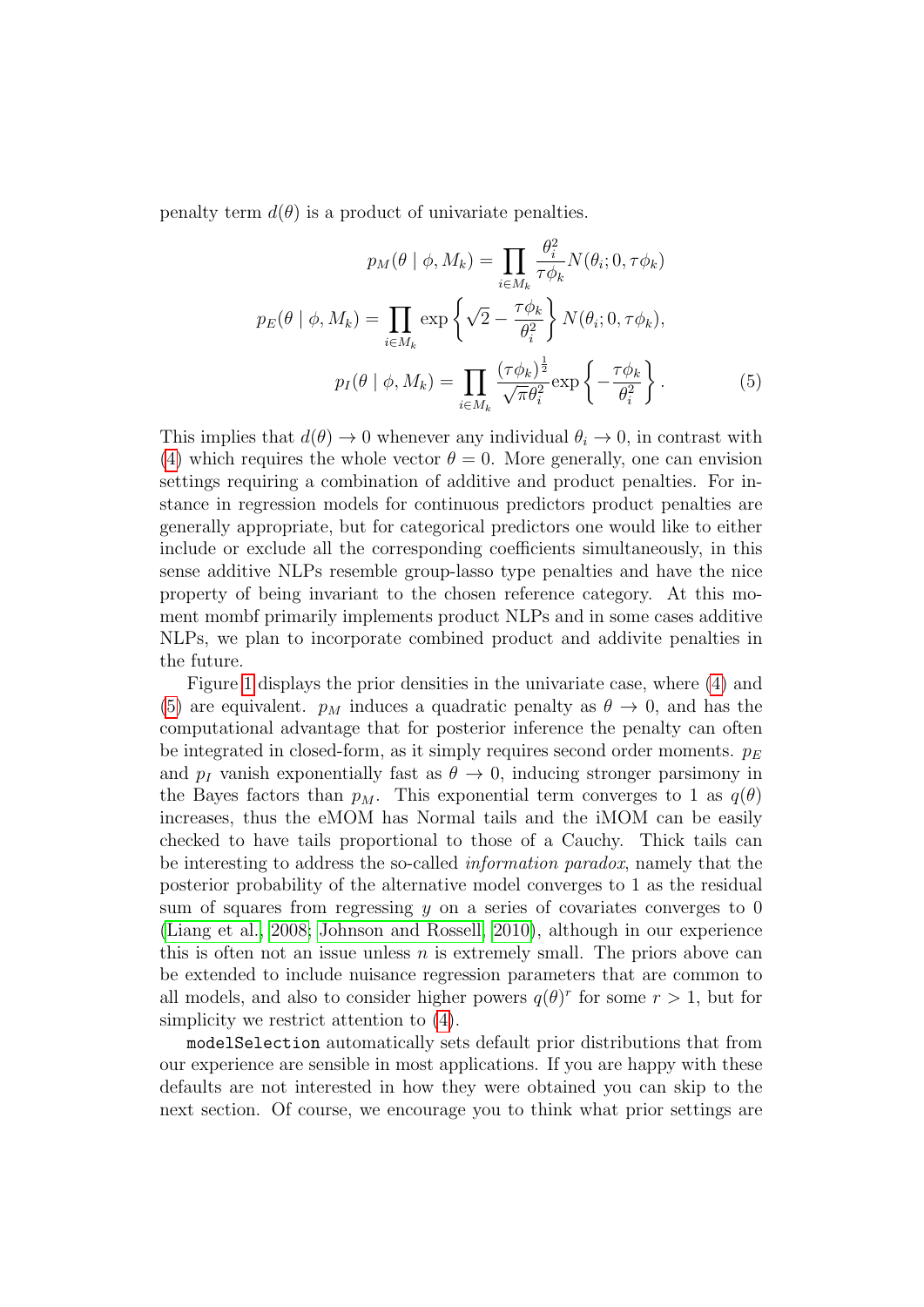appropriate for your problem at hand. In linear regression by default we set appropriate for your problem at hand. In linear regression by detail we set  $\tau$  so that  $P(|\theta/\sqrt{\phi}| > 0.2) = 0.99$ , that is the signal-to-noise ratio  $|\theta_j|/\sqrt{\phi}$ is a priori expected to be  $> 0.2$ . The reason for choosing the 0.2 threshold is that in many applications smaller signals are not practically relevant (e.g. the implied contribution to the  $R^2$  coefficient is small). Function priorp2g finds  $\tau$  for any given threshold. Other useful functions are pmom, pemom and pimom for distribution functions, and qmom, qemom and qimom for quantiles. From for distribution functions, and quom, quality and quality for quantities For instance, under a MOM prior  $\tau = 0.348$  gives  $P(|\theta/\sqrt{\phi}| > 0.2) = 0.99$ ,

```
> priorp2g(.01, q=.2, prior='normalMom')
```

```
[1] 0.3483356
```
> 2\*pmom(-.2, tau=0.3483356)

```
[1] 0.99
```
For Accelerated Failure Time models  $e^{\theta_j}$  is the increase in median survival time for a unit standard deviation increase in  $x_i$  (for continuous variables) or between two categories (for discrete variables). A small change, say  $< 15\%$ (i.e.  $\exp(\left|\theta_j\right|)$  < 1.15), is often viewed as practically irrelevant. By default we set  $\tau$  such that

<span id="page-8-0"></span>
$$
P(|\beta_j| > \log(1.15)) = 0.99.
$$
 (6)

The probability in [\(6\)](#page-8-0) is under the marginal priors  $\pi_M(\theta_i)$ ,  $\pi_E(\theta_i)$  and  $\pi_I(\theta_i)$ which depend on  $\tau$  and on  $(a_{\phi}, b_{\phi})$ . By default we set  $a_{\phi} = b_{\phi} = 3$ , as then the tails of  $\pi_M(\theta_i)$  and  $\pi_E(\theta_i)$  are proportional to a t distribution with 3degrees of freedom and the marginal prior variance is finite. This gives  $\tau = 0.192$  for  $\pi_M$  and  $q_E = 0.091$  for  $\pi_E$ .

Prior densities can be evaluated as shown below.

```
> thseq <- seq(-3,3,length=1000)
> plot(thseq,dnorm(thseq),type='l',ylab='Prior density')
> lines(thseq,dt(thseq,df=1),lty=2,col=2)
> legend('topright',c('Normal','Cauchy'),lty=1:2,col=1:2)
> thseq \leq seq(-3,3,length=1000)
> plot(thseq,dmom(thseq,tau=.348),type='l',ylab='Prior density',ylim=c(0,1.2))
> lines(thseq,demom(thseq,tau=.119),lty=2,col=2)
> lines(thseq,dimom(thseq,tau=.133),lty=3,col=4)
```

```
> legend('topright',c('MOM','eMOM','iMOM'),lty=1:3,col=c(1,2,4))
```
Another way to elicit  $\tau$  is to mimic the Unit Information Prior and set the prior variance to 1, for the MOM prior this leads to the same  $\tau$  as the the prior variance to 1, for the MO<br>earlier rule  $P(|\theta/\sqrt{\phi}| > 0.2) = 0.99$ .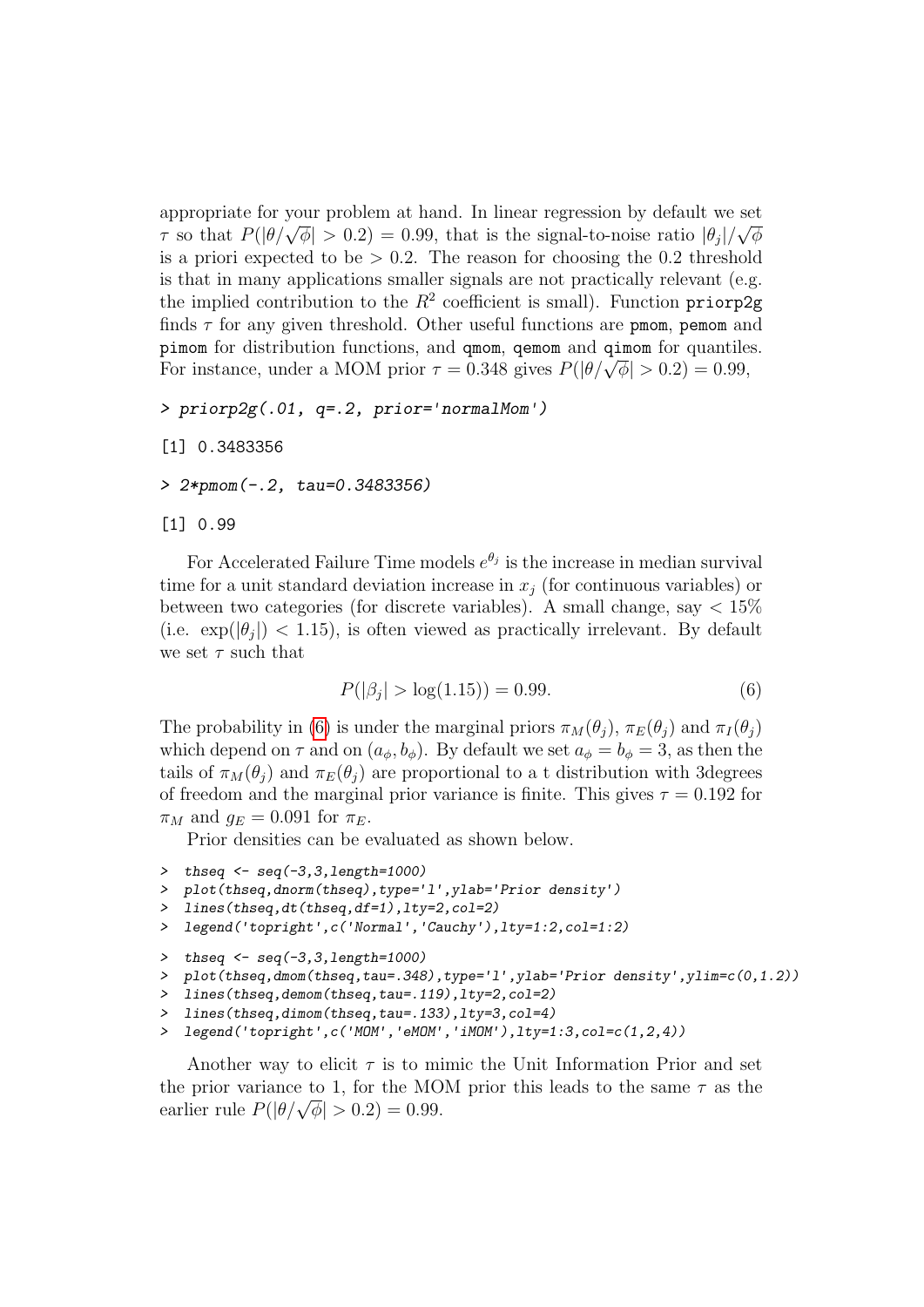

<span id="page-9-0"></span>Figure 1: Priors for  $\theta$  under a model  $M_2$ :  $\theta \neq 0$ . Left: local priors. Right: non-local priors

#### 3.2 Mixture models

Let  $y = (y_1, \ldots, y_n)$  be the observed data, where n is the sample size. Denote by  $M_k$  a mixture model with k components and density

<span id="page-9-1"></span>
$$
p(y_i \mid \vartheta_k, M_k) = \sum_{j=1}^k \eta_j p(y_i \mid \theta_j), \qquad (7)
$$

where  $\eta = (\eta_1, \ldots, \eta_k)$  are the mixture weights,  $\theta = (\theta_1, \ldots, \theta_k)$  componentspecific parameters, and  $\vartheta_k = (\eta, \theta)$  denotes the whole parameter vector. For instance, for Normal mixtures  $\theta_j = (\mu_j, \Sigma_j)$ , where  $\mu_j$  is the mean and  $\Sigma_j$  the covariance matrix. A standard prior choice for such location-scale mixtures is the Normal-IW-Dir prior

$$
\tilde{p}(\vartheta_k \mid M_k) = \left[ \prod_{j=1}^k N(\mu_j; \mu_0, g\Sigma_j) \text{IW}(\Sigma_j; \nu_0, S_0) \right] \text{Dir}(\eta; \tilde{q}) \tag{8}
$$

for some given prior parameters  $(\mu_0, g, \nu_0, S_0, \tilde{q})$ . This choice defines a local prior, which we view as unappealing in this setting: it assigns positive prior density to two components having the same parameters and, if  $\tilde{q} \leq 1$ , also to having some mixture weights  $\eta_i = 0$ .

A non-local prior on  $\vartheta_k$  must penalize parameter values that would make the k-component mixture equivalent to a mixture with  $\lt k$  components. As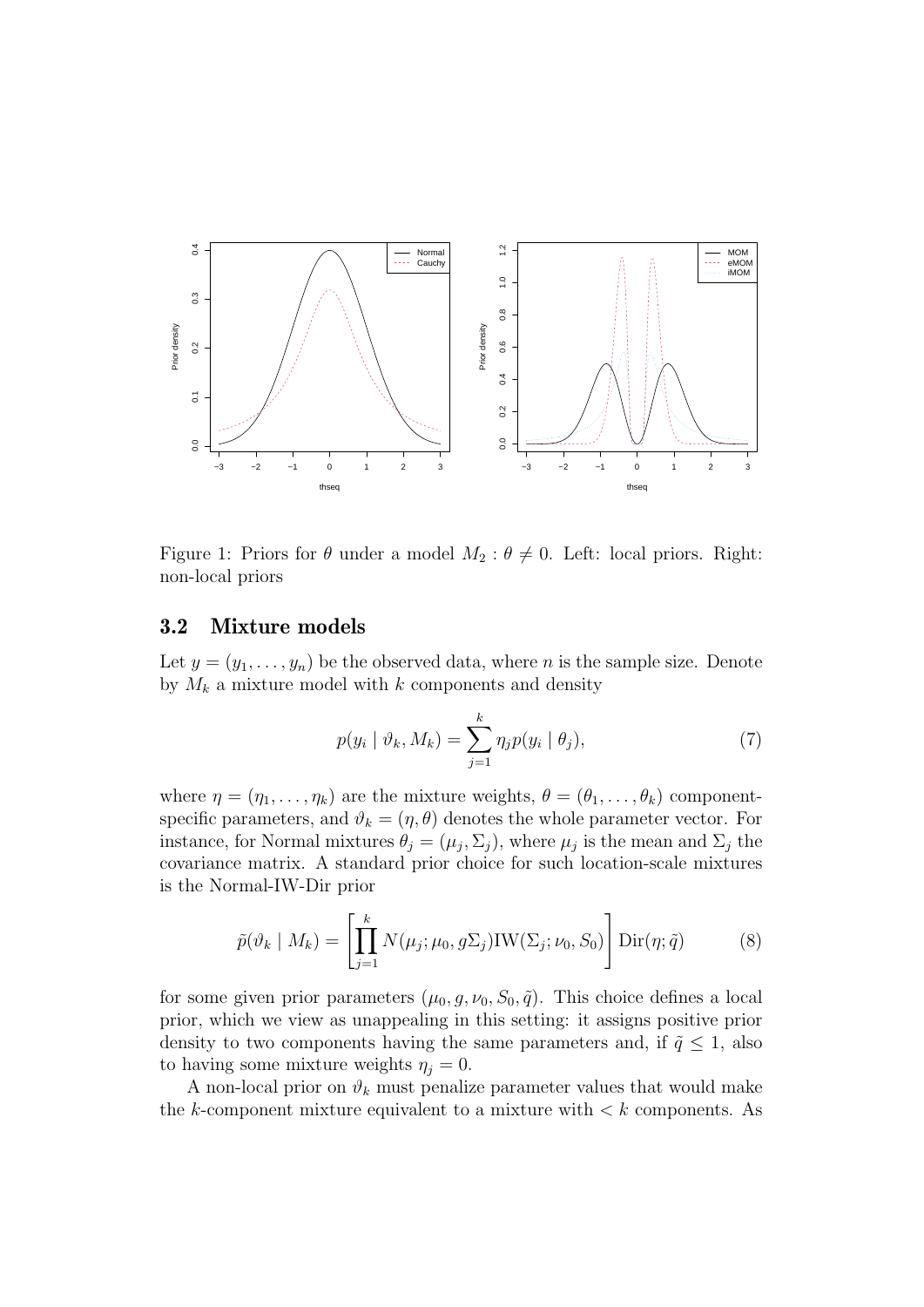formalized in Fúquene et al.  $(2018)$  for any generically identifiable mixture this is achieved by penalizing zero weights  $(\eta_i = 0)$  and any two components having the same parameter values (i.e.  $\theta_j = \theta_l$  for  $j \neq l$ ). Specifically, for location scale mixtures where  $\theta_j = (\mu_j, \Sigma_j)$  we consider the MOM-IW-Dir prior  $p(\vartheta_k | M_k) =$ 

$$
C_k^{-1} \left[ \prod_{j < l} (\mu_j - \mu_l)' A^{-1} (\mu_j - \mu_l) \right] \left[ \prod_{j=1}^k N(\mu_j; \mu_0, gA) \text{IW}(\Sigma_j; \nu_0, S_0) \right] \text{Dir}(\eta; q) \tag{9}
$$

where  $C_k$  is the prior normalization constant (implemented in mombf),  $A^{-1}$  = 1  $\frac{1}{k} \sum_{j=1}^k \sum_j^{-1}$  $j^{-1}$  the average precision matrix,  $(\mu_0, g, \nu_0, S_0)$  are given prior parameters (mombf implements defaults for all of them) and one must have  $q > 1$ for [\(9\)](#page-10-0) to define a non-local prior.

Computing Bayes factors and posterior model probabilities turns out to be surprisingly easy due to two results by Fuguene et al. (2018). First, the integrated likelihood under a MOM-IW-Dir prior

<span id="page-10-0"></span>
$$
p(y \mid M_k) = \tilde{p}(y \mid M_k) \int d_k(\vartheta_k) \tilde{p}(\vartheta_k \mid y, M_k),
$$

where  $\tilde{p}(y \mid M_k)$  is the integrated likelihood associated to the Normal-IW-Dir prior,  $\tilde{p}(\vartheta_k | y, M_k) \propto p(y | \vartheta_k, M_k) \tilde{p}(\vartheta_k | M_k)$  the corresponding posterior and  $d_k(\vartheta_k) =$ 

$$
C_k^{-1} \left[ \prod_{j < l} (\mu_j - \mu_l)' A^{-1} (\mu_j - \mu_l) \right] \left[ \prod_{j=1}^k N(\mu_j; \mu_0, gA) \text{IW}(\Sigma_j; \nu_0, S_0) \right] \frac{\text{Dir}(\eta; q)}{\text{Dir}(\eta; \tilde{q})} \tag{10}
$$

is a penalty term straightforward to estimate provided one has access to posterior samples from  $\tilde{p}(\vartheta_k | y, M_k)$ .

The second result is the following simple connection between Bayes factors and empty-component posterior probabilities:

<span id="page-10-1"></span>
$$
\frac{\tilde{p}(y \mid M_{k-1})}{\tilde{p}(y \mid M_k)} = \frac{1}{ka_k} \sum_{j=1}^k P(n_j = 0 \mid y, M_k)
$$

where  $a_k = \Gamma(kq)\Gamma(n+kq-q)/(\Gamma(kq-q)\Gamma(n+kq))$  and  $n_j$  is the number of individuals allocated to cluster  $j$ . The right-hand side requires the average marginal posterior probability of one cluster being empty  $P(n_i = 0 | y, M_k)$ .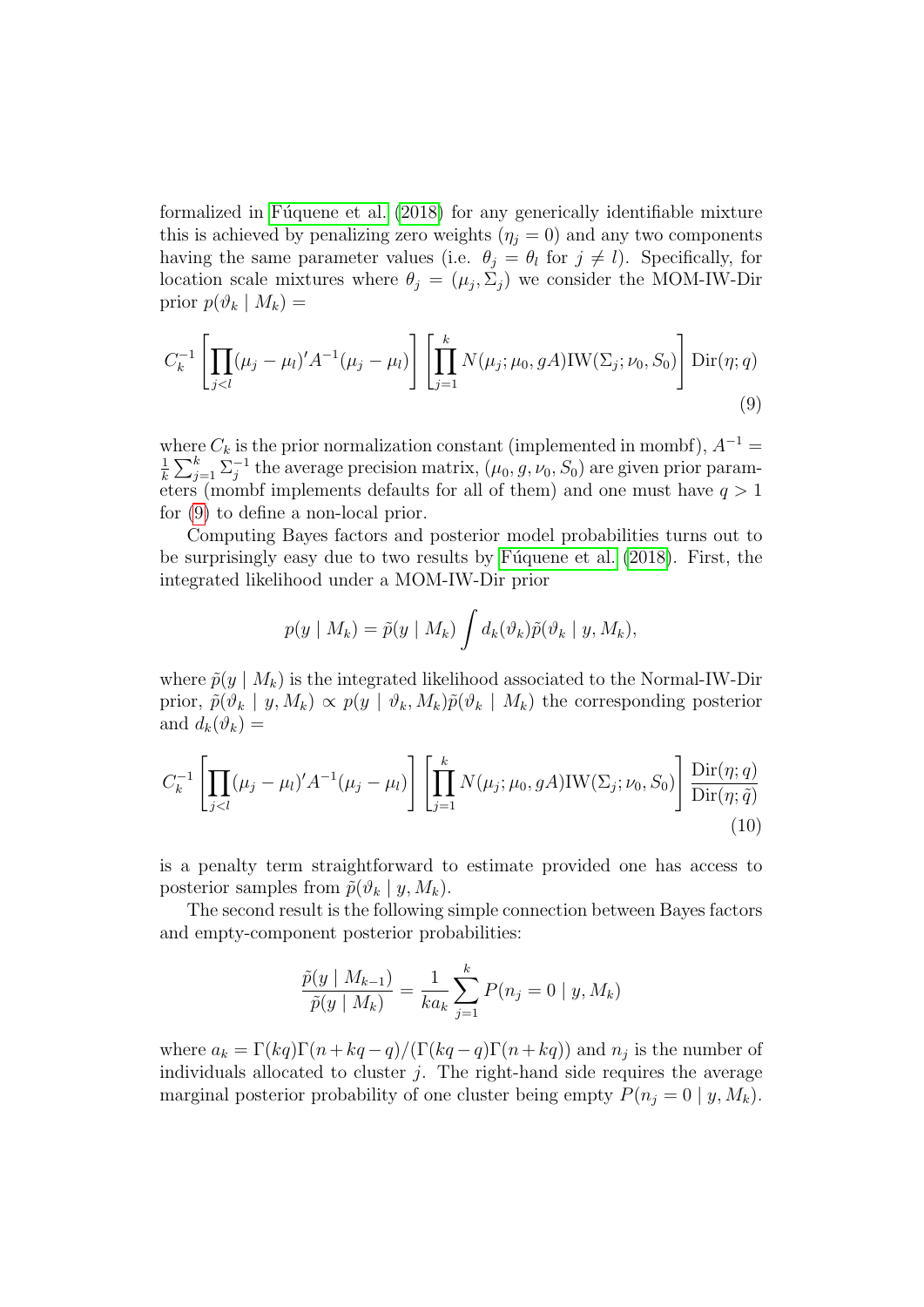Given T posterior samples  $\vartheta_k^{(1)}$  $\mathbf{R}_k^{(1)}, \ldots, \mathbf{\vartheta}_k^{(T)}$  this can be estimated in a Rao-Blackwellized fashion as  $\hat{P}(n_j = 0 | y, M_k) =$ 

$$
\frac{1}{T} \sum_{t=1}^{T} P(n_j = 0 \mid y, \vartheta_k^{(t)}, M_k) = \frac{1}{T} \sum_{t=1}^{T} \prod_{i=1}^{n} P(z_i \neq j \mid y, \vartheta_k^{(t)}, M_k),
$$

where  $z_i \in \{1, \ldots, k\}$  for  $i = 1, \ldots, n$  are latent cluster indicators. mombf implements this computational strategy, see Section [7](#page-22-0) for examples.

We remark that  $\hat{P}(n_j = 0 \mid y, M_k)$  only requires cluster allocation probabilities  $P(z_i \neq j \mid y, \vartheta_k^{(t)}, M_k)$ . The latter are readily available as a byproduct of any standard MCMC algorithm and for any parametric mixture model. That is relative to running a standard MCMC one can obtain  $P(n_i = 0 \mid y, M_k)$  at very little cost, further the estimator is readily applicable to non-conjugate models (in constrast to other estimators, see [Marin](#page-26-9)  $(2008)$ .

# 4 Variable selection for generalized additive models

The main function for model selection is modelSelection, which returns model posterior probabilities under linear regression allowing for Normal, asymmetric Normal, Laplace and asymmetric Laplace residuals, as well as some generalized linear models such as logistic and Poisson regression (by setting family=='binomial' and family=='poisson', respectively). In fact, it is also possible to specify non-linear effects by the argument smooth to modelSelection, so generalized additive models are also implemented. If one wishes to go further and consider non-additive models, it is possible to add non-linear interaction terms to the design matrix, and specify group constraints on those parameters via the argument groups.

A second interesting function is nlpMarginal, which computes the integrated likelihood for a given model under the same settings as modelSelection. We illustrate their use with a simple simulated dataset. Let us generate 100 observations for the response variable and 3 covariates, where the true regression coefficient for the third covariate is 0.

```
> set.seed(2011*01*18)
> x <- matrix(rnorm(100*3),nrow=100,ncol=3)
> theta \leftarrow matrix(c(1,1,0),ncol=1)
> y \le x \frac{9*}{6} theta + rnorm(100)
```
To start with we assume Normal residuals (the default). We need to specify the prior distribution for the regression coefficients, the model space and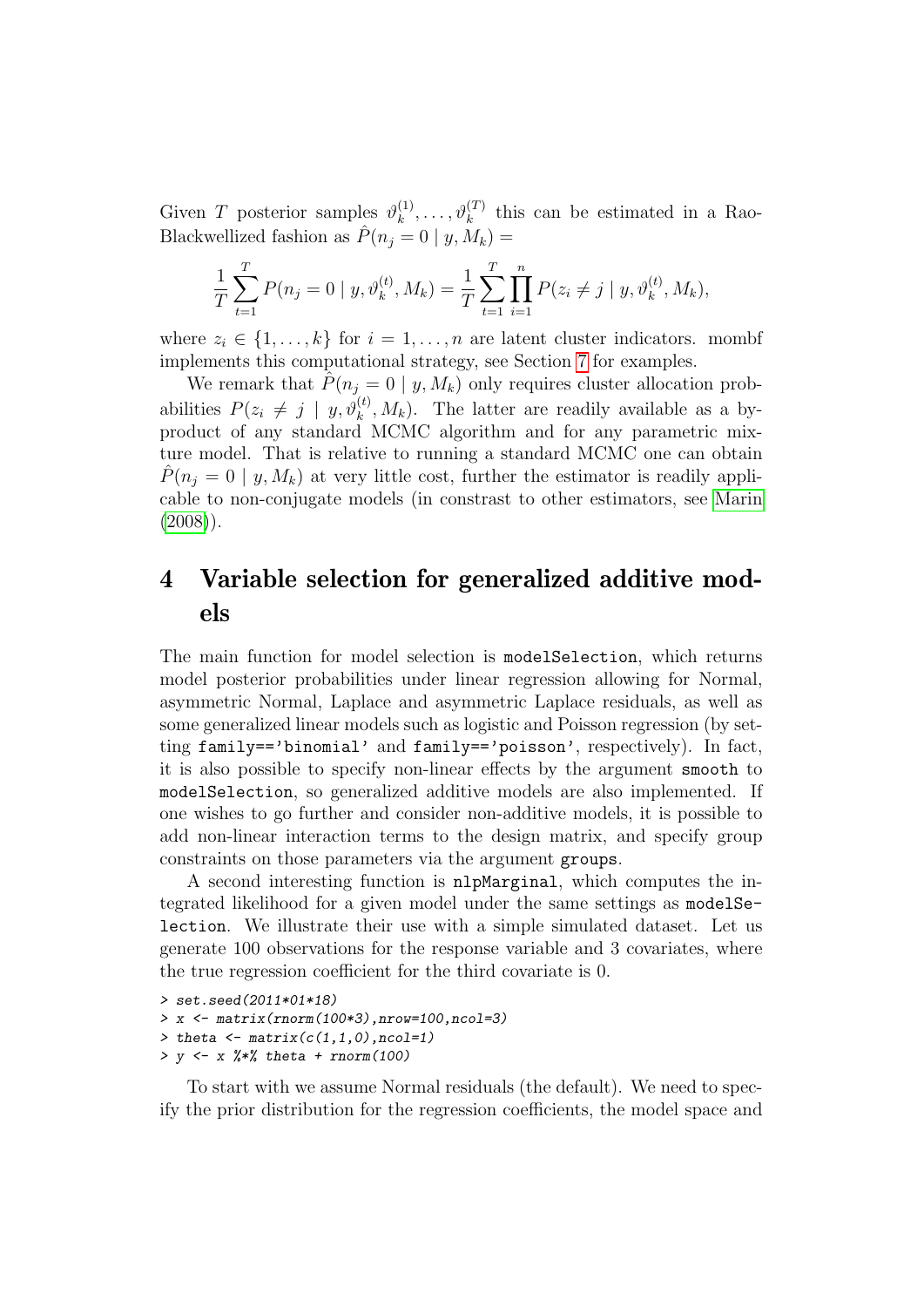the residual variance. We specify a product iMOM prior on the coefficients with prior dispersion  $tau=133$ , which targets the detection of standardized effect sizes above 0.2. Regarding the model space we use a Beta-binomial  $(1,1)$ prior [\(Scott and Berger, 2010\)](#page-26-10). Finally, for the residual variance we set a minimally informative inverse gamma prior. For defining other prior distributions see the help for msPriorSpec  $e.g.$  momprior, emomprior and zellnerprior define MOM, eMOM and Zellner priors, and modelunifprior, modelcomplexprior set uniform and complexity priors on the model space (the latter as defined in [Castillo et al. \(2015\)](#page-25-4)).

```
> priorCoef <- imomprior(tau=.133)
> priorDelta <- modelbbprior(alpha.p=1,beta.p=1)
> priorVar <- igprior(.01,.01)
```
modelSelection enumerates all models when its argument enumerate is set to TRUE, otherwise it uses a Gibbs sampling scheme to explore the model space (saved in the slot postSample). It returns the visited model with highest posterior probability and the marginal posterior inclusion probabilities for each covariate (when using Gibbs sampling these are estimated via Rao-Blackwellization to improve accuracy).

```
> fit1 <- modelSelection(y=y, x=x, center=FALSE, scale=FALSE,
+ priorCoef=priorCoef, priorDelta=priorDelta, priorVar=priorVar)
Enumerating models...
Computing posterior probabilities........ Done.
> fit1$postMode
x1 x2 x3
1 1 0
> fit1$margpp
       x1 x2 x3
1.00000000 1.00000000 0.04011662
> postProb(fit1)
 modelid family pp
7 1,2 normal 9.598834e-01
8 1,2,3 normal 4.011662e-02
5 1 normal 2.748191e-13
3 2 normal 9.543343e-14
6 1,3 normal 1.172358e-15
4 2,3 normal 6.549246e-16
1 normal 8.609828e-20
```

```
2 3 normal 2.748829e-22
```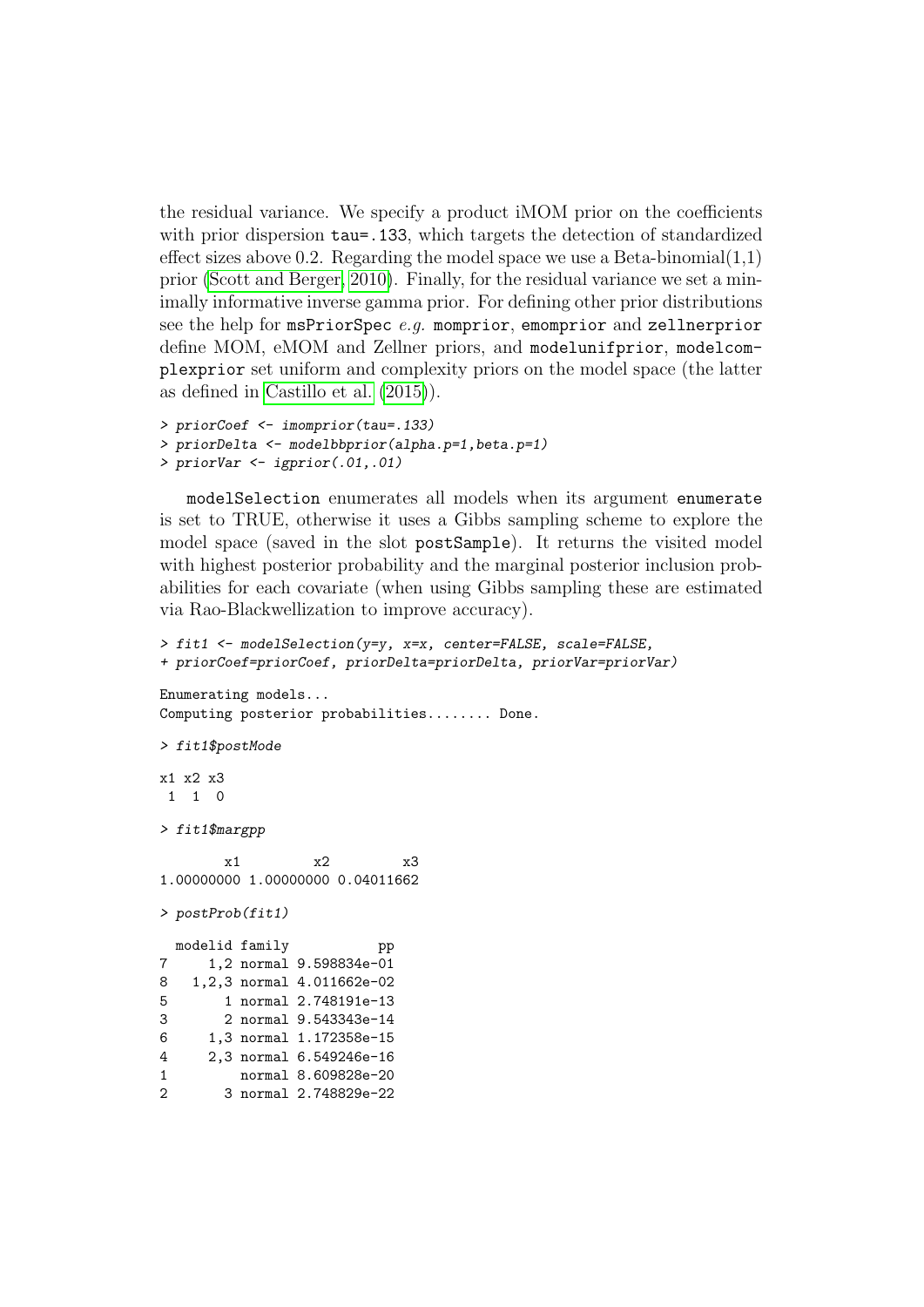```
> fit2 <- modelSelection(y=y, x=x, center=FALSE, scale=FALSE,
+ priorCoef=priorCoef, priorDelta=priorDelta, priorVar=priorVar,
+ enumerate=FALSE, niter=1000)
Greedy searching posterior mode... Done.
Running Gibbs sampler........... Done.
> fit2$postMode
x1 x2 x3
 1 1 0
> fit2$margpp
        x1 x2 x3
1.00000000 1.00000000 0.04011662
> postProb(fit2,method='norm')
 modelid family pp
1 1,2 normal 0.95988338
2 1,2,3 normal 0.04011662
> postProb(fit2,method='exact')
  modelid family pp
1 1,2 normal 0.96
```

```
2 1,2,3 normal 0.04
```
The highest posterior probability model is the simulation truth, indicating that covariates 1 and 2 should be included and covariate 3 should be excluded. fit1 was obtained by enumerating the  $2^3 = 8$  possible models, whereas fit2 ran 1,000 Gibbs iterations, delivering very similar results. postProb estimates posterior probabilities by renormalizing the probability of each model conditional to the set of visited models when method='norm' (the default), otherwise it uses the proportion of Gibbs iterations spent on each model.

Below we run modelSelection again but now using Zellner's prior, with prior dispersion set to obtain the so-called Unit Information Prior. The posterior mode is still the data-generating truth, albeit its posterior probability has decreased substantially. This illustrates the core issue with NLPs: they tend to concentrate more posterior probability around the true model (or that closest in the Kullback-Leibler sense). This difference in behaviour relative to LPs becomes amplified as the number of considered models becomes larger, which may result in the latter giving a posterior probability that converges to 0 for the true model [\(Johnson and Rossell, 2012\)](#page-26-1).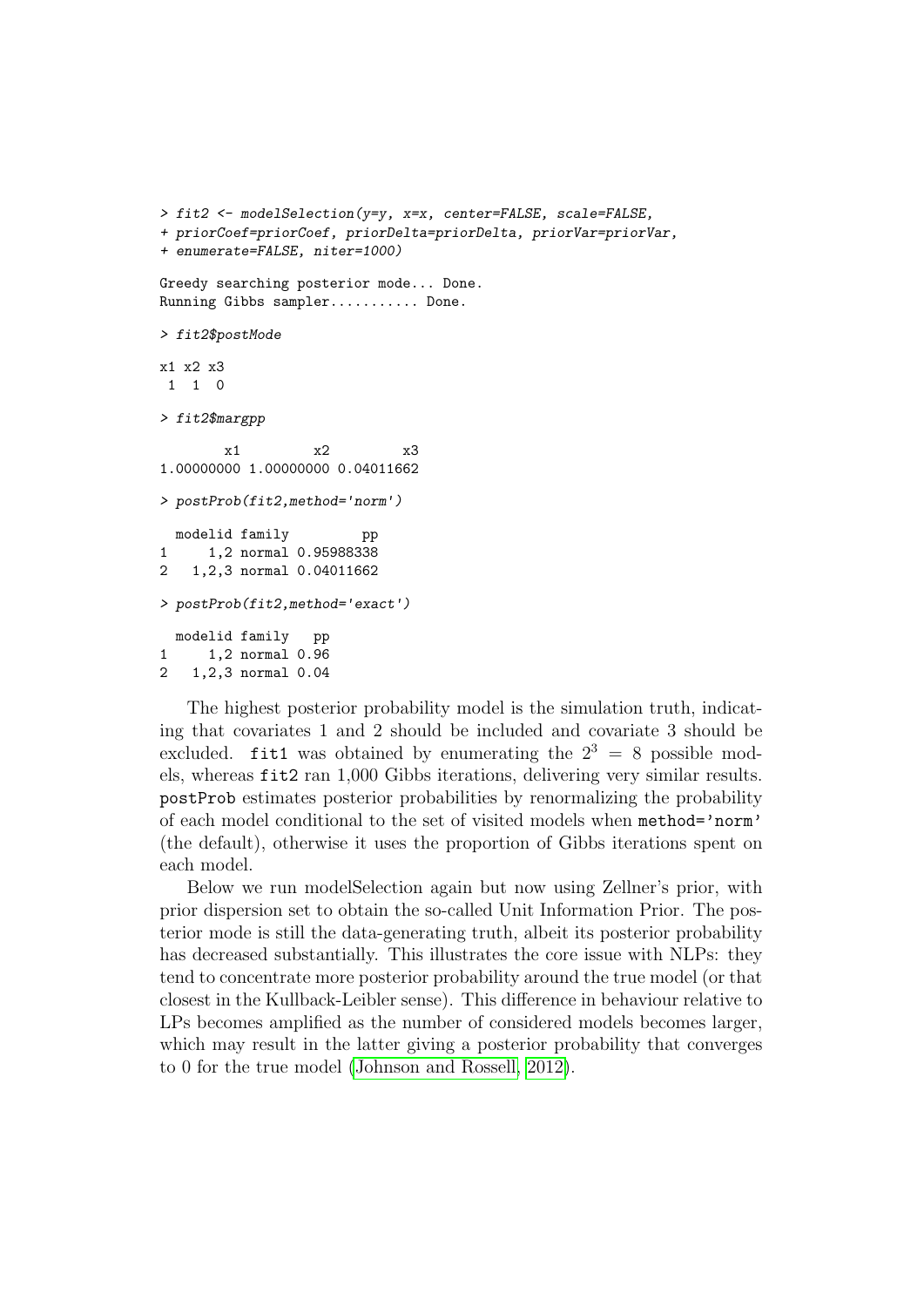```
> priorCoef <- zellnerprior(tau=nrow(x))
> fit3 <- modelSelection(y=y, x=x, center=FALSE, scale=FALSE, niter=10^2,
+ priorCoef=priorCoef, priorDelta=priorDelta, priorVar=priorVar,
+ method='Laplace')
Enumerating models...
Computing posterior probabilities........ Done.
> postProb(fit3)
  modelid family bp
7 1,2 normal 7.214937e-01
8 1,2,3 normal 2.785063e-01
5 1 normal 1.079508e-13
3 2 normal 3.565310e-14
6 1,3 normal 1.096444e-14
4 2,3 normal 3.827255e-15
1 normal 3.640151e-20
2 3 normal 1.394484e-21
```
Finally, we illustrate how to relax the assumption that residuals are Normally distributed. We may set the argument family to 'twopiecenormal', 'laplace' or 'twopiecelaplace' to allow for asymmetry (for two-piece Normal and two-piece Laplace) or thicker-than-normal tails (for Laplace and asymmetric Laplace). For instance, the maximum likelihood estimator under Laplace residuals is equivalent to median regression and under asymmetric Laplace residuals to quantile regression, thus these options can be interpreted as robust alternatives to Normal residuals. A nice feature is that regression coefficients can still be interpreted in the usual manner. These families add flexibility while maintaining analytical and computational tractability, e.g. they lead to convex optimization and efficient approximations to marginal likelihoods, and additionally to robustness we have found they can also lead to increased sensitivity to detect non-zero coefficients. Alas, computations under Normal residuals are inevitably faster, hence whenever this extra flexibility is not needed it is nice to be able to fall back onto the Normal family, particularly when  $p$  is large. model Selection and nlpMarginal incorporate this option by setting family=='auto', which indicates that the residual distribution should be inferred from the data. When  $p$  is small a full model enumeration is conducted, but when  $p$  is large the Gibbs scheme spends most time on models with high posterior probability, thus automatically focusing on the Normal family when it provides a good enough approximation and resorting to one of the alternatives when warranted by the data.

For instance, in the example below there's roughly 0.95 posterior probability that residuals are Normal, hence the Gibbs algorithm would spend most time on the (faster) Normal model. The two-piece Normal and twopiece Laplace (also known as asymmetric Laplace) incorporate an asymmetry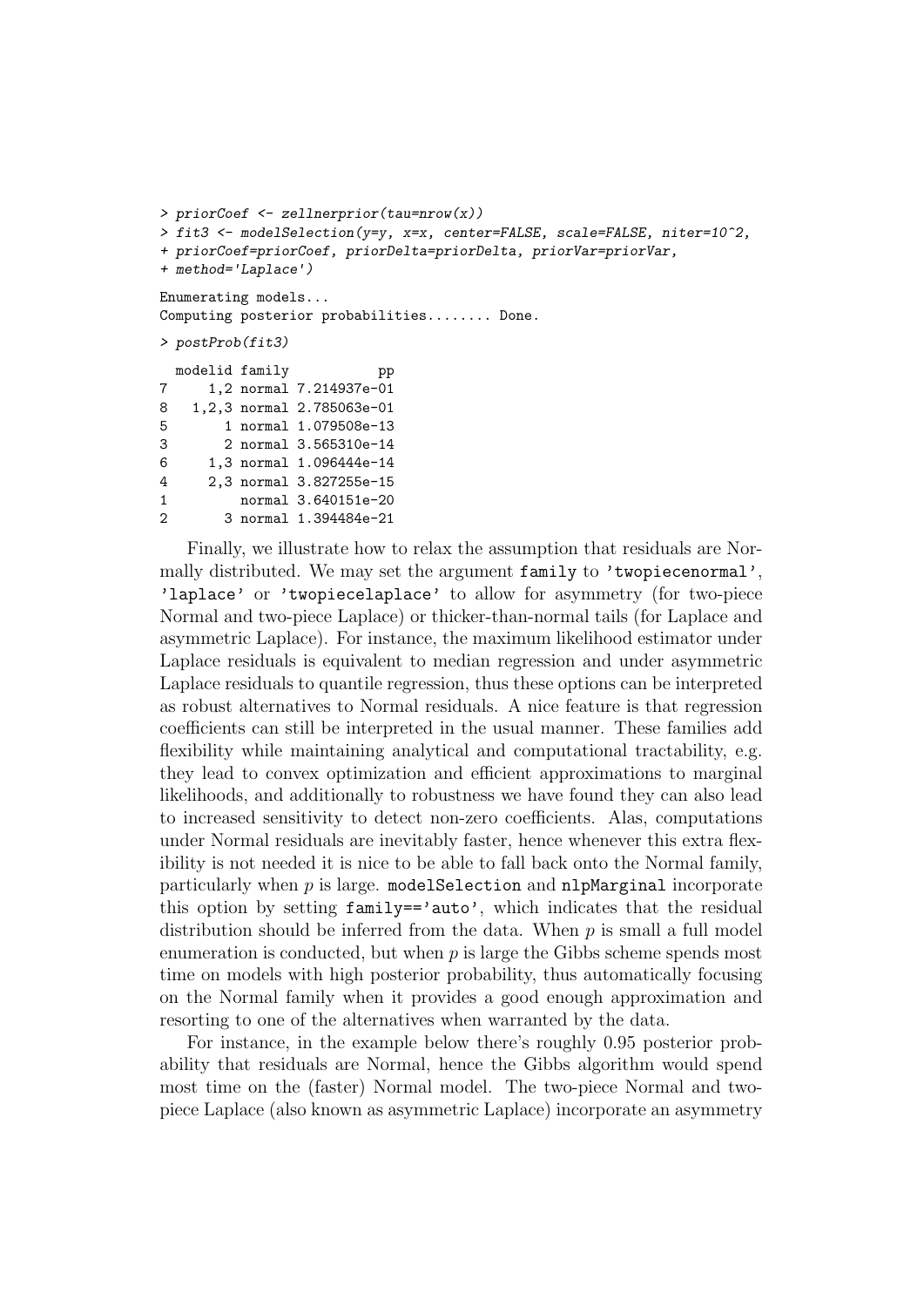parameter  $\alpha \in [-1, 1]$ , where  $\alpha = 0$  corresponds to the symmetric case (i.e. Normal and Laplace residuals). We set a NLP on  $\text{atanh}(\alpha) \in (-\infty, \infty)$  so that under the asymmetric model we push prior mass away from  $\alpha = 0$ , which intuitively means we are interested in finding significant departures from asymmetry and otherwise we fall back onto the simpler symmetric case.

```
> priorCoef <- imomprior(tau=.133)
> fit4 <- modelSelection(y=y, x=x, center=FALSE, scale=FALSE,
+ priorCoef=priorCoef, priorDelta=priorDelta, priorVar=priorVar,
+ priorSkew=imomprior(tau=.133),family='auto')
Enumerating models...
Computing posterior probabilities........... Done.
> head(postProb(fit4))
  modelid family pp
7 1,2 normal 9.486877e-01
8 1,2,3 normal 3.964871e-02
15 1,2 laplace 8.899186e-03
23 1,2 twopiecenormal 2.561040e-03
16 1,2,3 laplace 9.678812e-05
31 1,2 twopiecelaplace 5.825143e-05
```
All examples above use modelSelection, which is based on product NLPs [\(5\)](#page-7-0). mombf also provides some (limited) functionality for additive NLPs [\(4\)](#page-6-1). The code below contains an example based on the Hald data, which has  $n = 13$  observations, a continuous response variable and  $p = 4$  predictors. We load the data and fit a linear regression model.

```
> data(hald)
> dim(hald)
[1] 13 5
> \text{lm1} \leftarrow \text{lm(hald[,1]} \sim hald[,2] + hald[,3] + hald[,4] + hald[,5])
> summary(lm1)
Ca11:lm(formula = half, 1] \sim hald[, 2] + hald[, 3] + hald[, 4] +
   hald[, 5])
Residuals:
   Min 1Q Median 3Q Max
-3.1750 -1.6709 0.2508 1.3783 3.9254
Coefficients:
           Estimate Std. Error t value Pr(>|t|)
(Intercept) 62.4054 70.0710 0.891 0.3991
hald[, 2] 1.5511 0.7448 2.083 0.0708.
```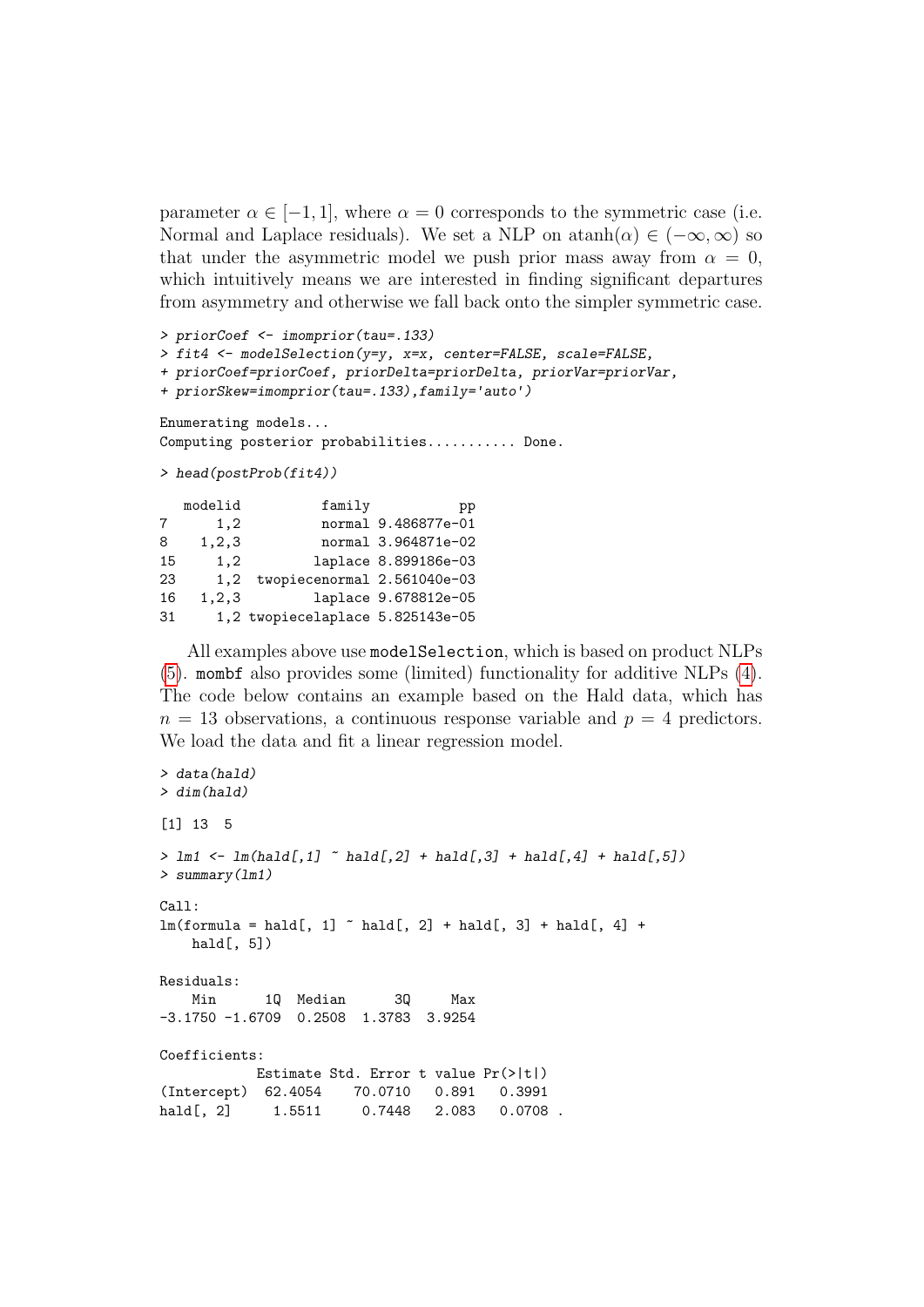```
hald[, 3] 0.5102 0.7238 0.705 0.5009
hald[, 4] 0.1019 0.7547 0.135 0.8959
hald[, 5] -0.1441 0.7091 -0.203 0.8441
---
Signif. codes: 0 '***' 0.001 '**' 0.01 '*' 0.05 '.' 0.1 ' ' 1
Residual standard error: 2.446 on 8 degrees of freedom
Multiple R-squared: 0.9824, Adjusted R-squared: 0.9736
F-statistic: 111.5 on 4 and 8 DF, p-value: 4.756e-07
> V <- summary(lm1)$cov.unscaled
> diag(V)
 (Intercept) hald[, 2] hald[, 3] hald[, 4] hald[, 5]
820.65457471 0.09271040 0.08756026 0.09520141 0.08403119
```
Bayes factors between a fitted model and a submodel where some of the variables are dropped can be easily computed from the lm output using functions mombf and imombf. As an example here we drop the second coefficient from the model. Parameter g corresponds to the prior dispersion  $\tau$  in our notation. There are several options to estimate numerically iMOM Bayes factors (for MOM they have closed form), here we compare adaptive quadrature with a Monte Carlo estimate.

```
> mombf(lm1,coef=2,g=0.348)
         [,1]
[1,] 1.646985
> imombf(lm1,coef=2,g=.133,method='adapt')
          \lceil, 1]
[1,] 1.596056
> imombf(lm1,coef=2,g=.133,method='MC',B=10^5)
         [,1]
[1,] 1.593805
```
### <span id="page-16-0"></span>5 Parameter estimation

A natural question after performing model selection is obtaining estimates for the parameters. [Rossell and Telesca \(2017\)](#page-26-2) developed a general posterior sampling framework for NLPs based on Gibbs sampling an augmented probability model that expresses NLPs as mixtures of truncated distributions. The methodology is implemented in function rnlp. Its basic use is simple, by setting parameter msfit to the output of modelSelection the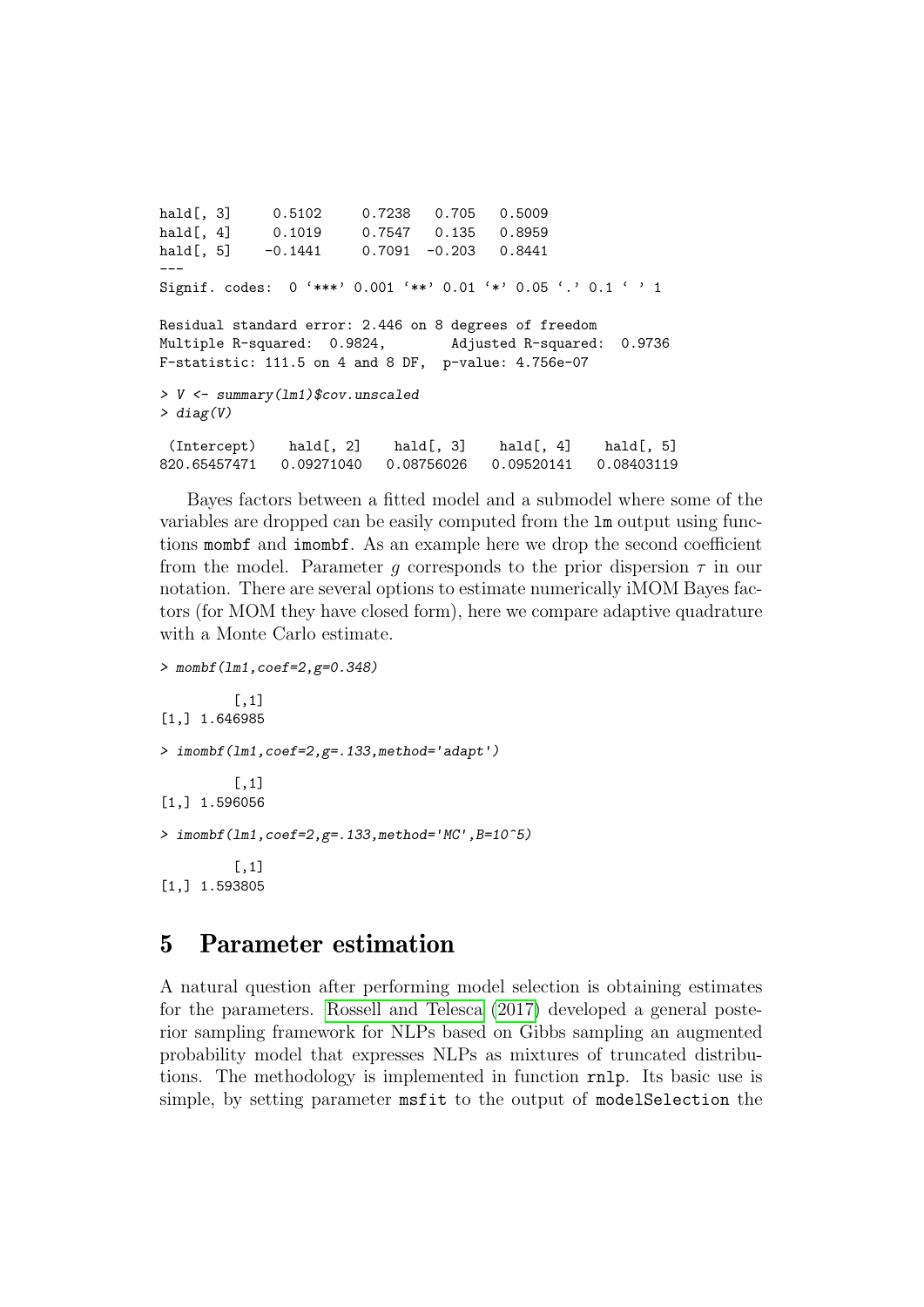function produces posterior samples under each model  $\gamma$  visited by model Selection. The number of samples is proportional to its posterior probability  $p(\gamma | y)$ , thus averaging the output gives Bayesian model averaging estimates  $E(\theta | y) = \sum_{\gamma} E(\theta | \gamma, y) p(\gamma | y)$  and likewise for the residual variance  $E(\phi \mid y)$ . For convenience the method coef extracts such BMA estimates, along with BMA 95% posterior intervals and marginal posterior inclusion probabilities (i.e. when such inclusion probability is large there's Bayesian evidence that the variable has an effect).

```
> priorCoef <- momprior(tau=.348)
> priorDelta <- modelbbprior(alpha.p=1,beta.p=1)
> fit1 <- modelSelection(y=y, x=x, center=FALSE, scale=FALSE,
+ priorCoef=priorCoef, priorDelta=priorDelta)
Enumerating models...
Computing posterior probabilities........ Done.
> b \leftarrow coef(fitt)> head(b)
            estimate 2.5% 97.5% margpp
intercept 0.000000000 0.0000000 0.000000 0.00000000
x1 1.010531296 0.8057897 1.209052 1.00000000
x2 0.942009285 0.7422590 1.136679 1.00000000
x3 -0.003806302 0.0000000 0.000000 0.02579503
phi 1.000399501 0.7605886 1.311363 1.00000000
> th <- rnlp(msfit=fit1,priorCoef=priorCoef,niter=10000)
> colMeans(th)
  intercept beta1 beta2 beta3 phi
 0.000000000 1.011775714 0.943901083 -0.003293648 1.001010211
> head(th)
    intercept beta1 beta2 beta3 phi
[1,] 0 0.9746052 1.0925548 0 1.0198111
[2,] 0 0.9652667 1.0898363 0 1.0626032
[3,] 0 0.9983654 1.0809815 0 0.8667642
[4,] 0 0.9309454 0.8156676 0 1.1106747
[5,] 0 0.9098208 0.9829156 0 0.9640513
[6,] 0 1.1685269 1.0534391 0 0.7047573
```
Another interestingn use of rnlp is to obtain posterior samples under a generic non-local posterior

$$
p(\theta \mid y) \propto d(\theta) N(\theta; m, V),
$$

where  $d(\theta)$  is a non-local prior penalty and  $N(\theta; m, V)$  is the normal posterior that one would obtain under the underlying local prior. For instance,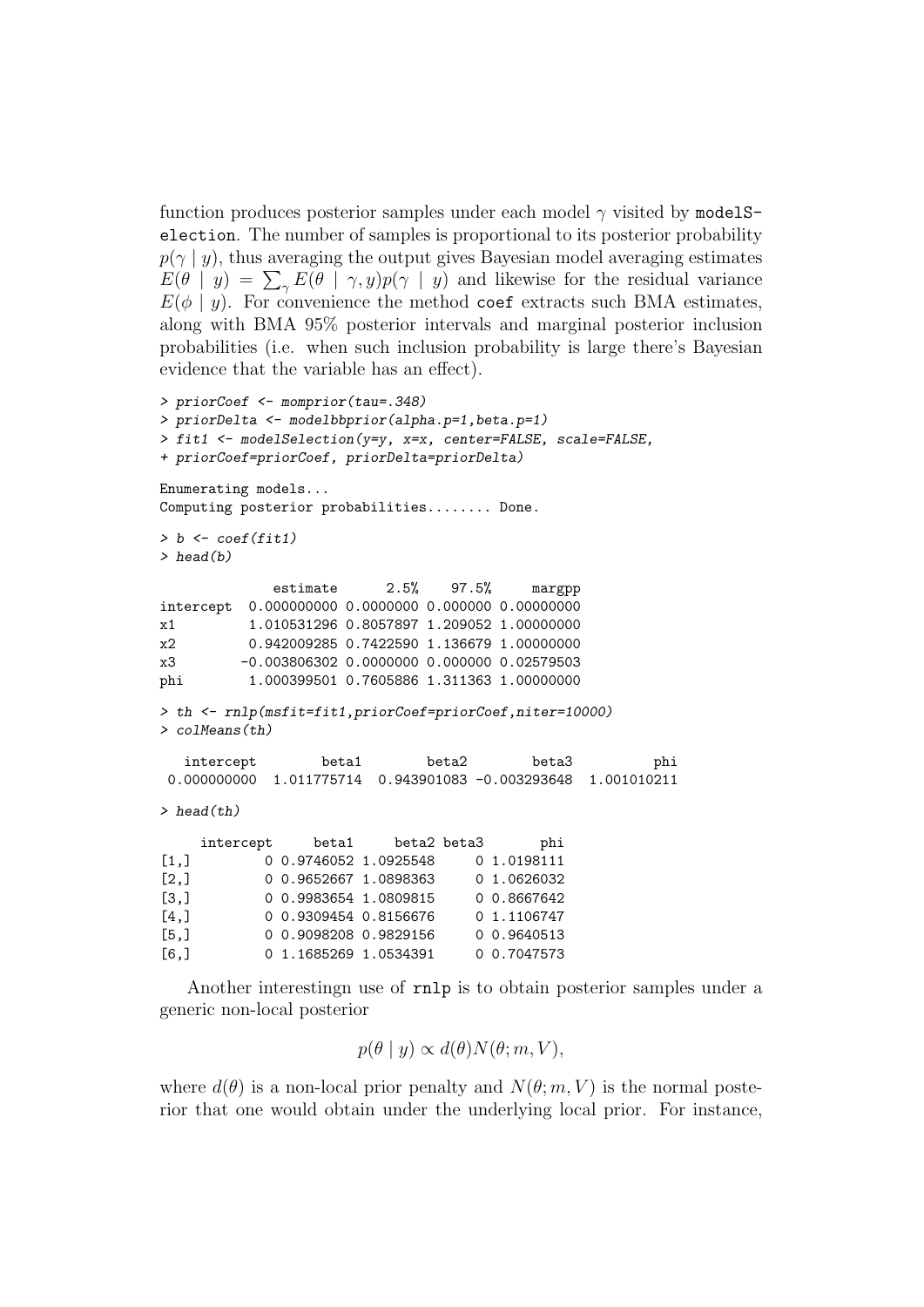suppose our prior is proportional to Zellner's prior times a product MOM penalty  $p(\theta) \propto \prod_j \theta_j^2 N(\theta; 0, n\tau \phi(X'X)^{-1})$  where  $\phi$  is the residual variance, then the posterior is proportional to  $p(\theta | y) \propto \prod_j \theta_j^2 N(\theta; m, V)$  where  $m = s_{\tau}(X'X)^{-1}X'y, V = \phi(X'X)^{-1}s_{\tau}^{2}$  where  $s_{\tau} = n\tau/(1+n\tau)$  is the usual ridge regression shrinkage factor. We may obtain posterior samples as follows. Note that the posterior mean is close to that obtained above.

```
> tau= 0.348
> shrinkage= nrow(x)*tau/(1+ncw(x)*tau)> V = shrinkage * solve(t(x) \frac{9}{7} *\frac{7}{8} x)
> m= as. vector(shrinkage * V % * % t(x) % * % y(x)> phi= mean((y - x\frac{1}{2} \cdot \frac{1}{2} \cdot m)^{-2})> th= rnlp(m=m,V=phi * V,priorCoef=momprior(tau=tau))
> colMeans(th)
     beta1 beta2 beta3
 1.0128107 0.9277880 -0.1709449
```
### <span id="page-18-0"></span>6 Exact inference for block-diagonal regression

[Papaspiliopoulos and Rossell \(2016\)](#page-26-3) proposed a fast computational framework to compute exact posterior model probabilities, variable inclusion probabilities and parameter estimates for Normal linear regression when the  $X'X$ matrix is block-diagonal. Naturally this includes the important particular case of orthogonal regression where  $X'X$  is diagonal. The framework performs a fast model search that finds the best model of each size (i.e. with  $1, 2, \ldots, p$  variables) and a fast deterministic integration to account for the fact that the residual variance is uknown (the residual variance acts as a "cooling" parameter that affects how many variables are included, hence the associated uncertainty must be dealt with appropriately). The function postModeOrtho tackles the diagonal  $X'X$  case and postModeBlockDiag the block-diagonal case.

The example below simulates  $n = 210$  observations with  $p = 200$  variables where all regression coefficients are 0 except for the last three  $(0.5, 0.75, 1)$ and the residual variance is one. We then perform variable selection under Zellner's and the MOM prior.

```
> set.seed(1)
> p \leftarrow 200; n \leftarrow 210> x <- scale(matrix(rnorm(n*p),nrow=n,ncol=p),center=TRUE,scale=TRUE)
> S \leq -\text{cov}(x)> e \le -eigen(cov(x))> x \leftarrow t(t(x \frac{1}{2} * \frac{1}{2} e) / sqrt(e)> th \leftarrow c(rep(0, p-3), c(.5, .75, 1)); phi \leftarrow 1
```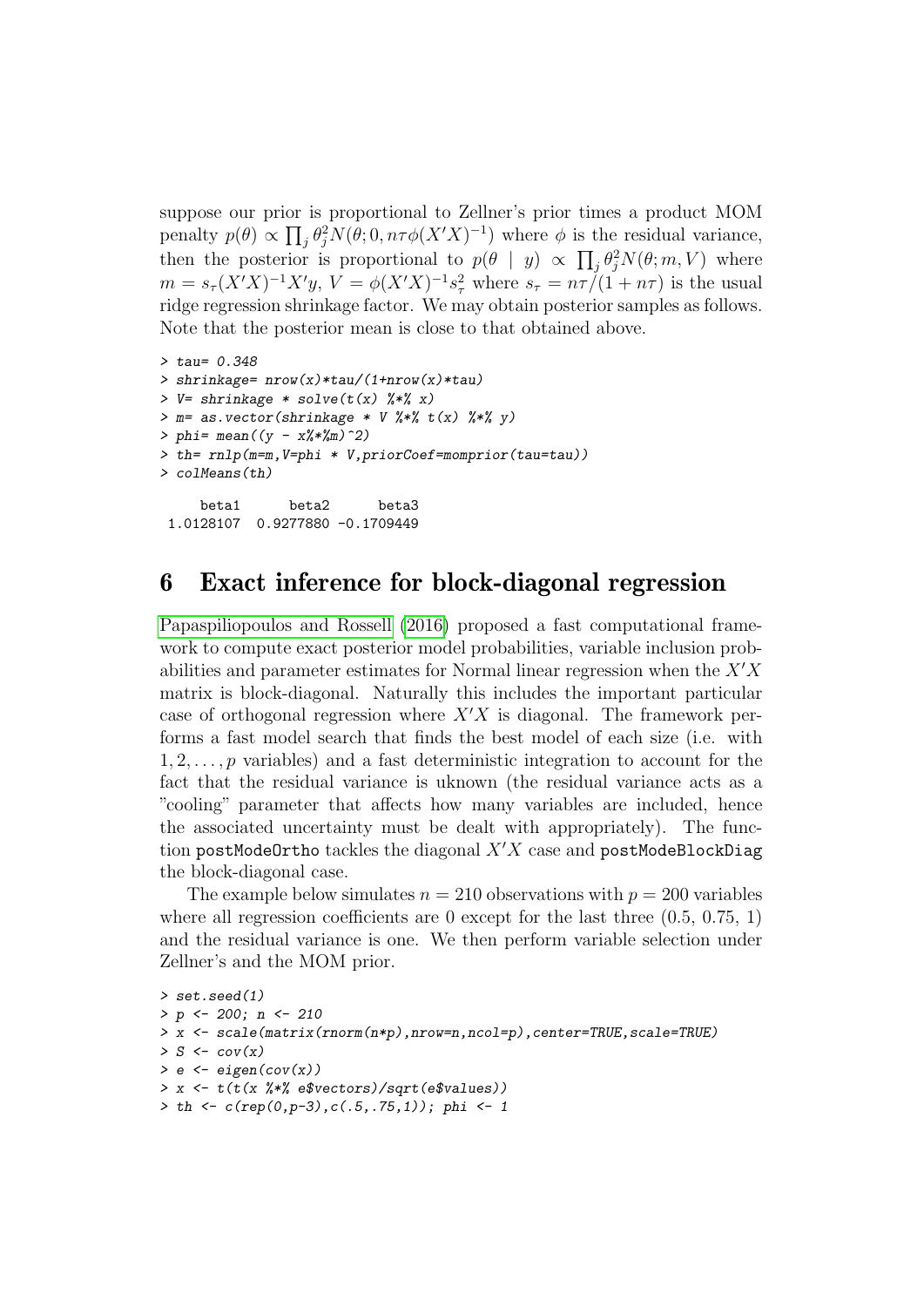> priorDelta=modelbinomprior(p=1/p) > priorVar=igprior(0.01,0.01) > priorCoef=zellnerprior(tau=n) > pm.zell <- + postModeOrtho(y,x=x,priorCoef=priorCoef,priorDelta=priorDelta, + priorVar=priorVar,bma=TRUE) > head(pm.zell\$models) modelid pp 4 198,199,200 0.8257052262 5 54,198,199,200 0.0390061004 107 11,198,199,200 0.0062427546 108 186,198,199,200 0.0042350105 110 36,198,199,200 0.0037652564 6 11,54,198,199,200 0.0003357223 > priorCoef=momprior(tau=0.348) > pm.mom <- postModeOrtho(y,x=x,priorCoef=priorCoef,priorDelta=priorDelta, + priorVar=priorVar,bma=TRUE)

 $> y \leq x \frac{1}{2}$   $\frac{1}{2}$  matrix(th,ncol=1) + rnorm(n,sd=sqrt(phi))

> head(pm.mom\$models)

|     | modelid                         | pp                       |
|-----|---------------------------------|--------------------------|
| 4   |                                 | 198,199,200 9.779392e-01 |
| 5.  | 54, 198, 199, 200 1.144910e-02  |                          |
| 107 | 11,198,199,200 1.209685e-03     |                          |
| 108 | 186, 198, 199, 200 7.314291e-04 |                          |
| 110 | 36,198,199,200 6.262828e-04     |                          |
| 6   | 11,54,198,199,200 1.717659e-05  |                          |

postModelBlockDiag returns a list with the best model of each size and its corresponding (exact) posterior probability, displayed in Figure [2](#page-20-0) (left panel). It also returns marginal inclusion probabilities and BMA estimates, shown in the right panel. The code required to produce these figures is below.

```
> par(mar=c(5,5,1,1))
> nvars <- sapply(strsplit(as.character(pm.zell$models$modelid),split=','),length)
> plot(nvars,pm.zell$models$pp,ylab=expression(paste("p(",gamma,"|y)")),
+ xlab=expression(paste("|",gamma,"|")),cex.lab=1.5,ylim=0:1,xlim=c(0,50))
> sel <- pm.zell$models$pp>.05
> text(nvars[sel],pm.zell$models$pp[sel],pm.zell$models$modelid[sel],pos=4)
> nvars <- sapply(strsplit(as.character(pm.mom$models$modelid),split=','),length)
> points(nvars,pm.mom$models$pp,col='gray',pch=17)
> sel <- pm.mom$models$pp>.05
> text(nvars[sel],pm.mom$models$pp[sel],pm.mom$models$modelid[sel],pos=4,col='gray')
> legend('topright',c('Zellner','MOM'),pch=c(1,17),col=c('black','gray'),cex=1.5)
> par(max=c(5,5,1,1))> ols <- (t(x) %*% y) / co1Sums(x^2)> plot(ols,pm.zell$bma$coef,xlab='Least squares estimate',
+ ylab=expression(paste('E(',beta[j],'|y)')),cex.lab=1.5,cex.axis=1.2,col=1)
```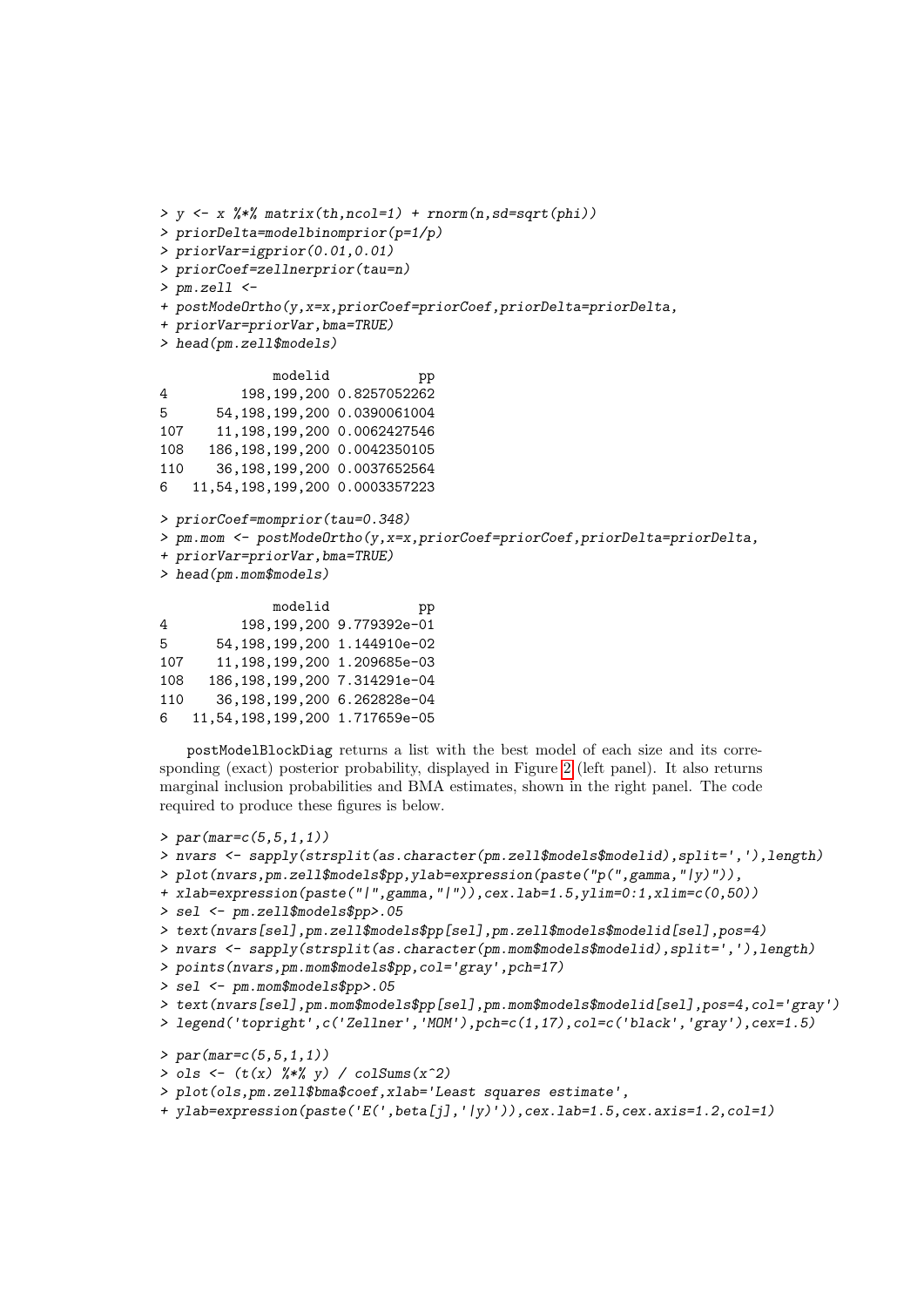

<span id="page-20-0"></span>Figure 2: Posterior probability under simulated orthogonal data

> points(ols,pm.mom\$bma\$coef,pch=3,col='darkgray') > legend('topleft',c('Zellner','MOM'),pch=c(1,3),col=c('black','darkgray'))

We now illustrate similar functionality under block-diagonal  $X'X$ . To this end we consider a total  $p = 100$  variables split into 10 blocks of 10 variables each, generated in such a way that they all have unit variance and within-blocks pairwise correlation of 0.5. The first block has three non-zero coefficients, the second block two and the remaining blocks contain no active variables.

```
> set.seed(1)
> p \le -100; n \le -110> blocksize <- 10
> blocks <- rep(1:(p/blocksize),each=blocksize)
> x <- scale(matrix(rnorm(n*p),nrow=n,ncol=p),center=TRUE,scale=TRUE)
> S \leftarrow cov(x)> e \leftarrow eigen(cov(x))> x <- t(t(x %*% e$vectors)/sqrt(e$values))
> Sblock <- diag(blocksize)
> Sblock[upper.tri(Sblock)] <- Sblock[lower.tri(Sblock)] <- 0.5
> vv <- eigen(Sblock)$vectors
> sqSblock <- vv %*% diag(sqrt(eigen(Sblock)$values)) %*% t(vv)
> for (i in 1:(p/blocksize)) x[,blocks==i] <- x[,blocks==i] %*% sqSblock
> th < - rep(0, ncol(x))> th[blocks==1] <- c(rep(0,blocksize-3),c(.5,.75,1))
> th[blocks==2] < c(rep(0,blocksize-2),c(.75,-1))> phi <- 1
> y \leftarrow x %*% matrix(th,ncol=1) + rnorm(n,sd=sqrt(phi))
```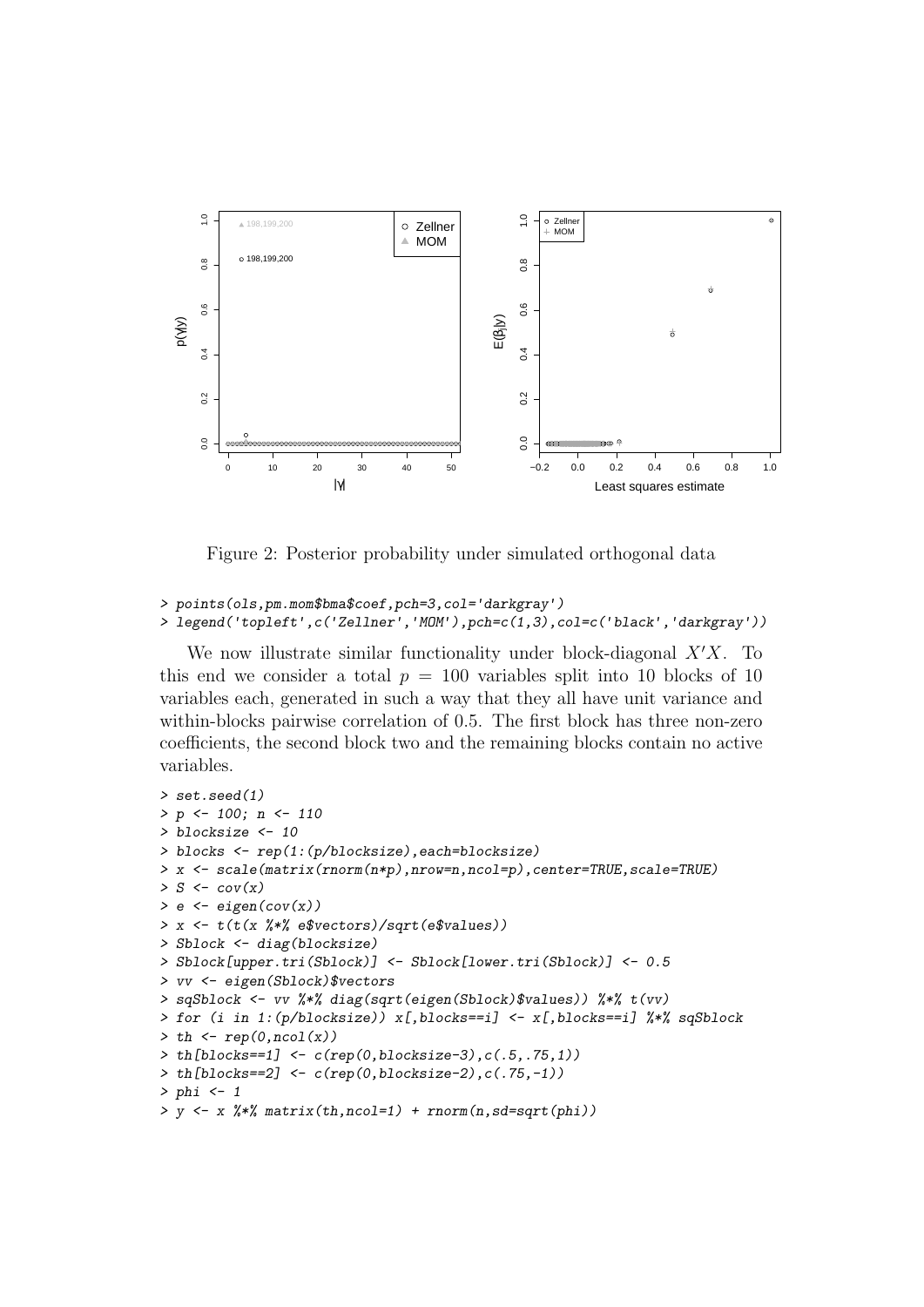postModeBlockDiag performs the model search using an algorithm nicknamed "Coolblock" (as it is motivated by treating the residual variance as a cooling parameter). Briefly, Coolblock visits a models of sizes ranging from 1 to p and returns the best model for that given size, thus also helping identify the best model overall.

```
> priorCoef=zellnerprior(tau=n)
> priorDelta=modelbinomprior(p=1/p)
> priorVar=igprior(0.01,0.01)
> pm <- postModeBlockDiag(y=y,x=x,blocks=blocks,priorCoef=priorCoef,
+ priorDelta=priorDelta,priorVar=priorVar,bma=TRUE)
> head(pm$models)
   modelid nvars bp pp.upper
1 0 1.754990e-24 1.754990e-24
2 7 1 5.732382e-22 5.732382e-22
3 6,7 2 4.575389e-22 4.575389e-22
4 2,6,7 3 5.221929e-23 5.221929e-23
5 2,5,6,7 4 1.133006e-24 1.133006e-24
6 2,4,5,6,7 5 1.079619e-26 1.079619e-26
```

```
> head(pm$postmean.model)
```

|   |          | modelid X1          |          |          |             | X2         | X <sub>3</sub> |                                           | Χ4          |            |          | X5       |                         | X6       |          |          | X7       | X8 X9 X10            |          |
|---|----------|---------------------|----------|----------|-------------|------------|----------------|-------------------------------------------|-------------|------------|----------|----------|-------------------------|----------|----------|----------|----------|----------------------|----------|
|   |          |                     |          | 0        | 0.0000000   |            |                |                                           |             |            |          |          |                         |          |          |          |          | ი<br>∩               |          |
|   |          |                     | 7        | 0        | 0.0000000   |            |                | 0 0.0000000 0.0000000 0.0000000 1.1069287 |             |            |          |          |                         |          |          |          |          | $\Omega$<br>$\Omega$ | ∩        |
|   |          |                     | 6,7      | $\Omega$ | 0.0000000   |            |                | 0 0.0000000 0.0000000 0.8493494 0.6822540 |             |            |          |          |                         |          |          |          |          | 0<br>$\Omega$        |          |
|   |          | 2,6,7               |          |          | 0 0.7206928 |            |                | 0 0.0000000 0.0000000 0.6091185 0.4420231 |             |            |          |          |                         |          |          |          |          | 0<br>$\Omega$        |          |
| 5 |          | 2,5,6,7             |          |          | 0 0.5756777 |            |                | 0 0.0000000 0.5800601 0.4641034 0.2970081 |             |            |          |          |                         |          |          |          |          | $\Omega$<br>$\Omega$ |          |
| 6 |          | 2, 4, 5, 6, 7       |          |          | 0 0.4765573 |            |                | 0 0.4956023 0.4809396 0.3649830 0.1978876 |             |            |          |          |                         |          |          |          | $\Omega$ | ∩                    |          |
|   |          | X11 X12 X13 X14 X15 |          |          |             | X16        | X17            |                                           | X18 X19 X20 |            |          |          | X21 X22 X23 X24 X25 X26 |          |          |          | X27      | X28                  | X29      |
|   |          | Ω                   | 0        | $\Omega$ | 0           | 0          | $\Omega$       | 0                                         | $\Omega$    | 0          | Ω        | 0        | ი                       | $\Omega$ | 0        | Ω        | 0        | ∩                    |          |
|   | 0        | 0                   | $\Omega$ | 0        | $\Omega$    | $\Omega$   | $\Omega$       | $\Omega$                                  | $\Omega$    | $\Omega$   | $\Omega$ | $\Omega$ | $\Omega$                | $\Omega$ | $\Omega$ | 0        | $\Omega$ | $\Omega$             | ∩        |
| З | 0        | 0                   | 0        | $\Omega$ | $\Omega$    | $\Omega$   | $\Omega$       | 0                                         | $\Omega$    | $\Omega$   | 0        | $\Omega$ | 0                       | 0        | 0        | 0        | ი        | $\Omega$             |          |
|   | 0        | 0                   | 0        | $\Omega$ | 0           | $\Omega$   | $\Omega$       | $\Omega$                                  | $\Omega$    | $\Omega$   | 0        | $\Omega$ | 0                       | 0        | 0        | $\Omega$ | $\Omega$ | ∩                    |          |
| 5 | 0        |                     | 0        | Ω        | $\Omega$    | $\Omega$   | $\Omega$       | $\Omega$                                  | $\Omega$    | $\Omega$   | 0        | $\Omega$ | ი                       | $\Omega$ | 0        | Ω        | ი        | 0                    |          |
| 6 | ∩        | ∩                   | 0        | Ω        | 0           | 0          | ∩              | 0                                         | 0           | ∩          | Ω        | 0        | Ω                       | 0        | 0        | 0        | Ω        | ∩                    |          |
|   | X30      | X31                 | X32      | X33      | X34         | X35        | X36            | X37                                       | X38         | <b>X39</b> | X40      | X41      | X42                     | X43      | X44      | X45      | X46      | X47                  | X48      |
|   | Ω        | Ω                   | 0        | $\Omega$ | 0           | Ω          | $\Omega$       | Ω                                         | 0           | Ω          | 0        | $\Omega$ | $\Omega$                | $\Omega$ | $\Omega$ | 0        | 0        | ∩                    | $\Omega$ |
|   | 0        | 0                   | $\Omega$ | $\Omega$ | $\Omega$    | $\Omega$   | $\Omega$       | $\Omega$                                  | $\Omega$    | $\Omega$   | 0        | $\Omega$ | 0                       | $\Omega$ | $\Omega$ | $\Omega$ | $\Omega$ | $\Omega$             |          |
| 3 | 0        | 0                   | 0        | $\Omega$ | $\Omega$    | $\Omega$   | $\Omega$       | $\Omega$                                  | $\Omega$    | $\Omega$   | 0        | $\Omega$ | 0                       | $\Omega$ | 0        | $\Omega$ | $\Omega$ | $\Omega$             |          |
|   | 0        | 0                   | 0        | $\Omega$ | $\Omega$    | $\Omega$   | $\Omega$       | $\Omega$                                  | $\Omega$    | $\Omega$   | 0        | $\Omega$ | 0                       | 0        | 0        | $\Omega$ | Ω        | $\Omega$             | Ω        |
| 5 | O        | Ω                   | O        | Ω        | Ω           | 0          | $\Omega$       | Ω                                         | $\Omega$    | 0          | 0        | Ω        | ი                       | Ω        | ი        | Ω        | ი        | $\Omega$             |          |
|   | ∩        | ∩                   | 0        | ∩        | Ω           | Ω          | ∩              | ი                                         | ∩           | ∩          | ∩        | ∩        | ∩                       | 0        | Ω        | Ω        | ∩        | ∩                    |          |
|   | X49      | X50                 | X51      | X52      | X53         | <b>X54</b> | <b>X55</b>     | X56                                       | X57         | <b>X58</b> | X59      | X60      | X61                     | X62      | X63      | X64      | X65      | X66                  | X67      |
|   | $\Omega$ | Ω                   | 0        | $\Omega$ | 0           | 0          | $\Omega$       | $\Omega$                                  | 0           | Ω          | 0        | $\Omega$ | $\Omega$                | $\Omega$ | $\Omega$ | 0        | $\Omega$ | $\Omega$             | Ω        |
|   | O        | Ω                   | 0        | $\Omega$ | 0           | 0          | $\Omega$       | 0                                         | $\Omega$    | $\Omega$   | 0        | $\Omega$ | Ω                       | $\Omega$ | 0        | $\Omega$ | $\Omega$ | $\Omega$             |          |
|   | Ω        | $\mathbf{\Omega}$   | $\Omega$ | ∩        | 0           | 0          | ∩              | 0                                         | $\Omega$    | $\Omega$   | 0        | 0        | Ω                       | O        | ი        | 0        | 0        | ∩                    |          |
|   | ი        |                     | ი        | ∩        | Ω           | ი          | 0              | ი                                         | 0           | $\Omega$   | ∩        | ი        | ი                       | ი        | ი        | Ω        | ი        | 0                    |          |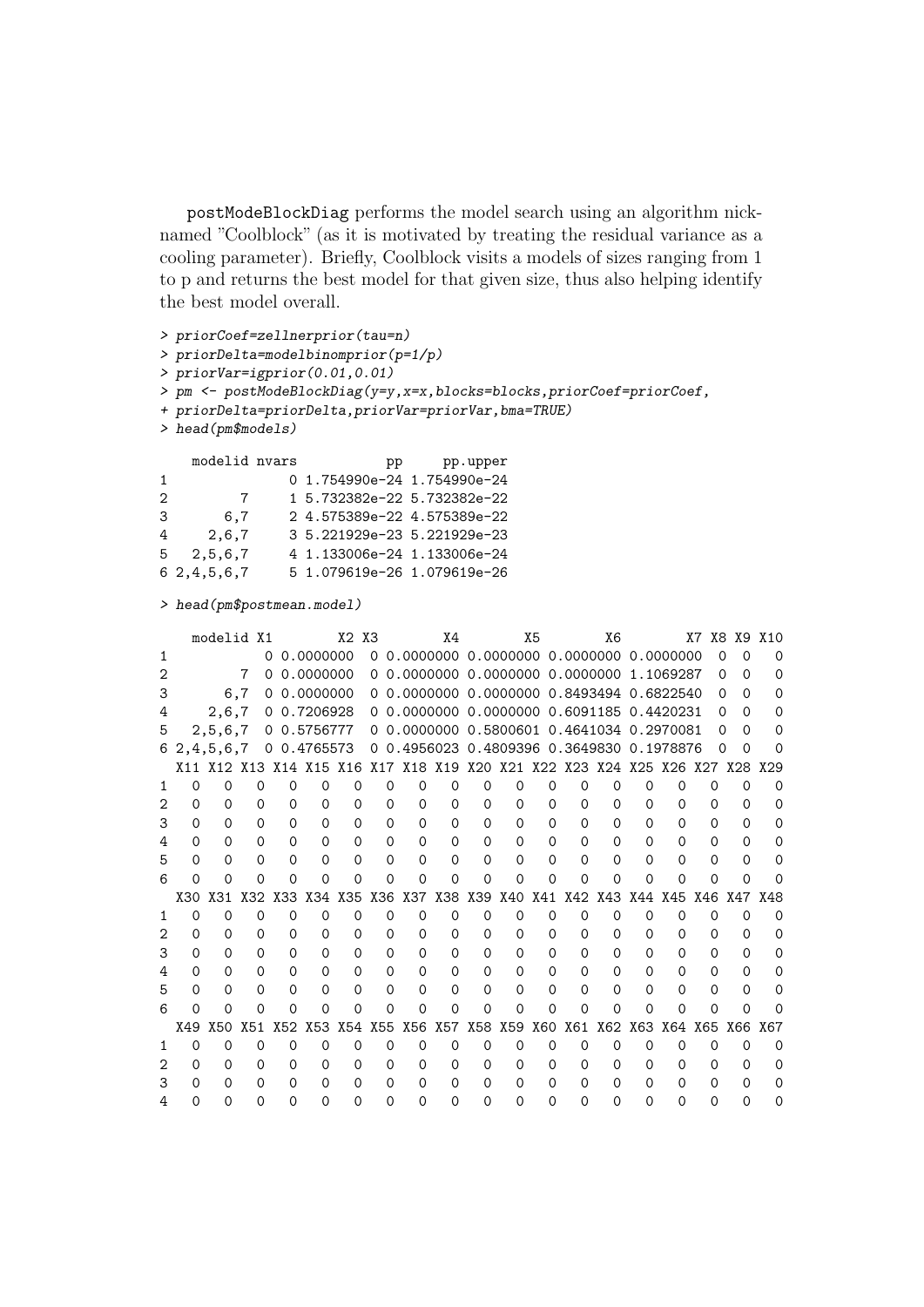| 5  |          | $\Omega$                                                                    | 0        | 0        | 0        | 0        | $\Omega$ | $\Omega$          | 0        | $\Omega$ | O)       | Ω        |          |          | 0        | 0        | 0        | O        |   |
|----|----------|-----------------------------------------------------------------------------|----------|----------|----------|----------|----------|-------------------|----------|----------|----------|----------|----------|----------|----------|----------|----------|----------|---|
| 6  | $\Omega$ | $\Omega$                                                                    | $\Omega$ | $\Omega$ | $\Omega$ | 0        | $\Omega$ | $\Omega$          | $\Omega$ | $\Omega$ | Ω        | 0        | $\Omega$ | $\Omega$ | $\Omega$ | $\Omega$ | 0        | $\Omega$ |   |
|    |          | X68 X69 X70 X71 X72 X73 X74 X75 X76 X77 X78 X79 X80 X81 X82 X83 X84 X85 X86 |          |          |          |          |          |                   |          |          |          |          |          |          |          |          |          |          |   |
|    | Ω        | 0                                                                           | 0        | 0        | 0        | 0        | ∩        | 0                 | 0        | ∩        | Ω        | 0        | 0        | $\Omega$ | 0        | $\Omega$ | $\Omega$ | $\Omega$ | O |
|    | ი        | $\Omega$                                                                    | $\Omega$ | 0        | 0        | 0        | $\Omega$ | 0                 | 0        | ∩        | 0        | $\Omega$ | 0        | $\Omega$ | $\Omega$ | $\Omega$ | $\Omega$ | 0        | O |
|    | $\Omega$ | $\Omega$                                                                    | $\Omega$ | 0        | 0        | $\Omega$ | $\Omega$ | $\Omega$          | 0        | $\Omega$ | Ω        | Ω        | 0        | $\Omega$ | 0        | $\Omega$ | $\Omega$ | 0        | 0 |
|    | 0        | $\Omega$                                                                    | 0        | $\Omega$ | 0        | 0        | $\Omega$ | $\Omega$          | 0        | $\Omega$ | $\Omega$ | $\Omega$ | $\Omega$ | $\Omega$ | 0        | $\Omega$ | $\Omega$ | $\Omega$ | Ω |
| b. | 0        | $\Omega$                                                                    | $\Omega$ | 0        | $\Omega$ | $\Omega$ | $\Omega$ | $\Omega$          | $\Omega$ | $\Omega$ | $\Omega$ | $\Omega$ | $\Omega$ | 0        | $\Omega$ | $\Omega$ | $\Omega$ | $\Omega$ | Ω |
| 6  | ∩        | $\Omega$                                                                    | $\Omega$ | ∩        | ი        | ∩        | ∩        | ∩                 | ∩        |          |          | ი        | ∩        | ∩        | $\Omega$ | $\Omega$ | ∩        | 0        | Ω |
|    |          | X87 X88 X89 X90 X91 X92 X93 X94 X95 X96 X97 X98 X99 X100                    |          |          |          |          |          |                   |          |          |          |          |          |          |          |          |          |          |   |
|    | O        | 0                                                                           | $\Omega$ | 0        | O        | O        | $\Omega$ | 0                 | 0        | $\Omega$ | O        | O        | 0        |          |          |          |          |          |   |
|    | $\Omega$ | $\Omega$                                                                    | $\Omega$ | $\Omega$ | 0        | 0        | $\Omega$ | $\Omega$          | 0        | ∩        | Ω        | Ω        | 0        |          |          |          |          |          |   |
| 3  | $\Omega$ | $\Omega$                                                                    | $\Omega$ | $\Omega$ | $\Omega$ | $\Omega$ | $\Omega$ | $\Omega$          | $\Omega$ | $\Omega$ | 0        | ∩        | ∩        |          |          |          |          |          |   |
| 4  | 0        | $\Omega$                                                                    | $\Omega$ | 0        | 0        | 0        | $\Omega$ | $\Omega$          | 0        | $\Omega$ | 0        | $\Omega$ | $\Omega$ |          |          |          |          |          |   |
| 5  | $\Omega$ | $\Omega$                                                                    | $\Omega$ | 0        | 0        | 0        | $\Omega$ | $\Omega$          | 0        | ∩        | Ω        | 0        | 0        |          |          |          |          |          |   |
| n  |          | $\mathbf{\Omega}$                                                           | 0        | Ω        | O)       | 0        |          | $\mathbf{\Omega}$ | Ω        |          |          |          |          |          |          |          |          |          |   |

Figure [3](#page-23-0) shows a LASSO-type plot with the posterior means under the best model of each size visited by Coolblock. We appreciate how the truly active variables 8, 9, 10, 19 and 20 are picked up first.

```
> maxvars=50
> ylim=range(pm$postmean.model[,-1])
> plot(NA,NA,xlab='Model size',
   + ylab='Posterior mean given model',
+ xlim=c(0,maxvars),ylim=ylim,cex.lab=1.5)
> visited <- which(!is.na(pm$models$pp))
> for (i in 2:ncol(pm$postmean.model)) {
+ lines(pm$models$nvars[visited],pm$postmean.model[visited,i])
+ }
> text(maxvars, pm$postmean.model[maxvars,which(th!=0)+1],
+ paste('X',which(th!=0),sep=''), pos=3)
```
## <span id="page-22-0"></span>7 Model selection for mixtures

bfnormmix is the main function to obtain posterior probabilities on the number of mixture components, as well as posterior samples for any given number of components. We start by simulating univariate Normal data truly arising from a single component.

```
> set.seed(1)
> n=200; k=1:3
> x= rnorm(n)
```
We run bfnormmix based on B=10000 MCMC iterations and default prior parameters. The prior dispersion q in  $(9)$  is an important parameter that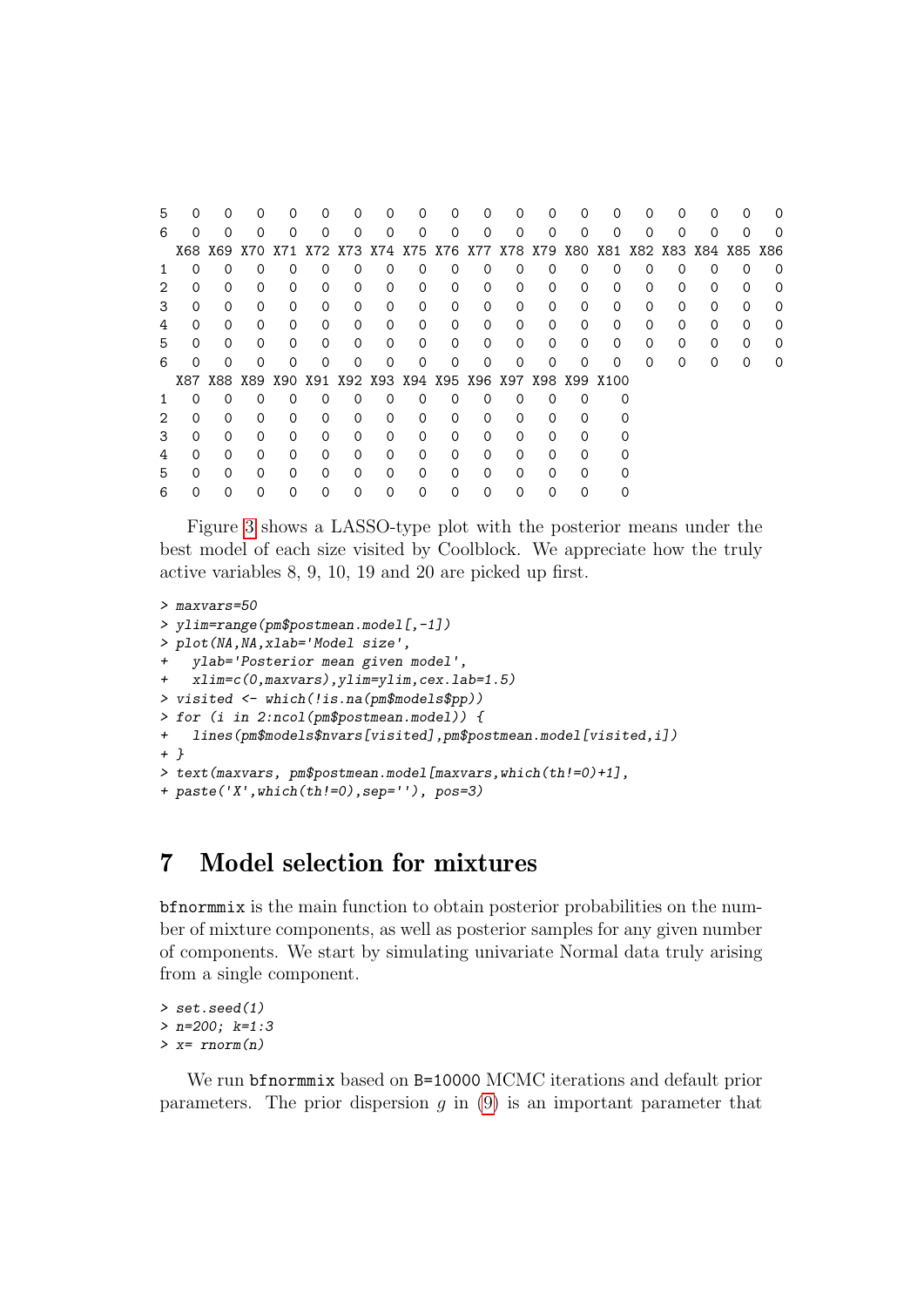

<span id="page-23-0"></span>Figure 3: Coolblock algorithm: posterior mean of regression coefficients under best model of each size

determines how separated one expects components to be a priori. Roughly speaking its default value assigns 0.95 prior probability to any two components giving a multimodal density, this default helps focus the analysis on detecting well-separated components and enforcing parsimony whenever components are poorly separated. The Dirichlet prior parameter  $q$  is also important, bfnormmix allows one to specify different values for the MOM-IW-Dir prior in [\(9\)](#page-10-0) (argument q) and the Normal-IW-Dir prior in [\(8\)](#page-9-1) (argument  $q.niw$ ). The default  $q=3$  helps discard components with small weights, since these could be due to over-fitting or outliers.

```
> fit= bfnormmix(x=x, k=k, q=3, q.niw=1, B=10^4)
> postProb(fit)
k pp.momiw pp.niw logprobempty logbf.momiw logpen logbf.niw
                               -Inf 0.000000 0.000000 0.000000
2 2 0.03437877 0.1991663 -4.001669 -3.301542 -1.999905 -1.301636
3 3 0.03208417 0.0688365 -3.552714 -3.370618 -1.006575 -2.364043
       model
1 Normal, VVV
2 Normal, VVV
3 Normal, VVV
```
Under a MOM-Dir-IW prior one assigns high posterior probability  $P(M_1 |$  $y \approx 0.96$  to the data-generating truth, for the Normal-Dir-IW this probability is  $\approx 0.753$ .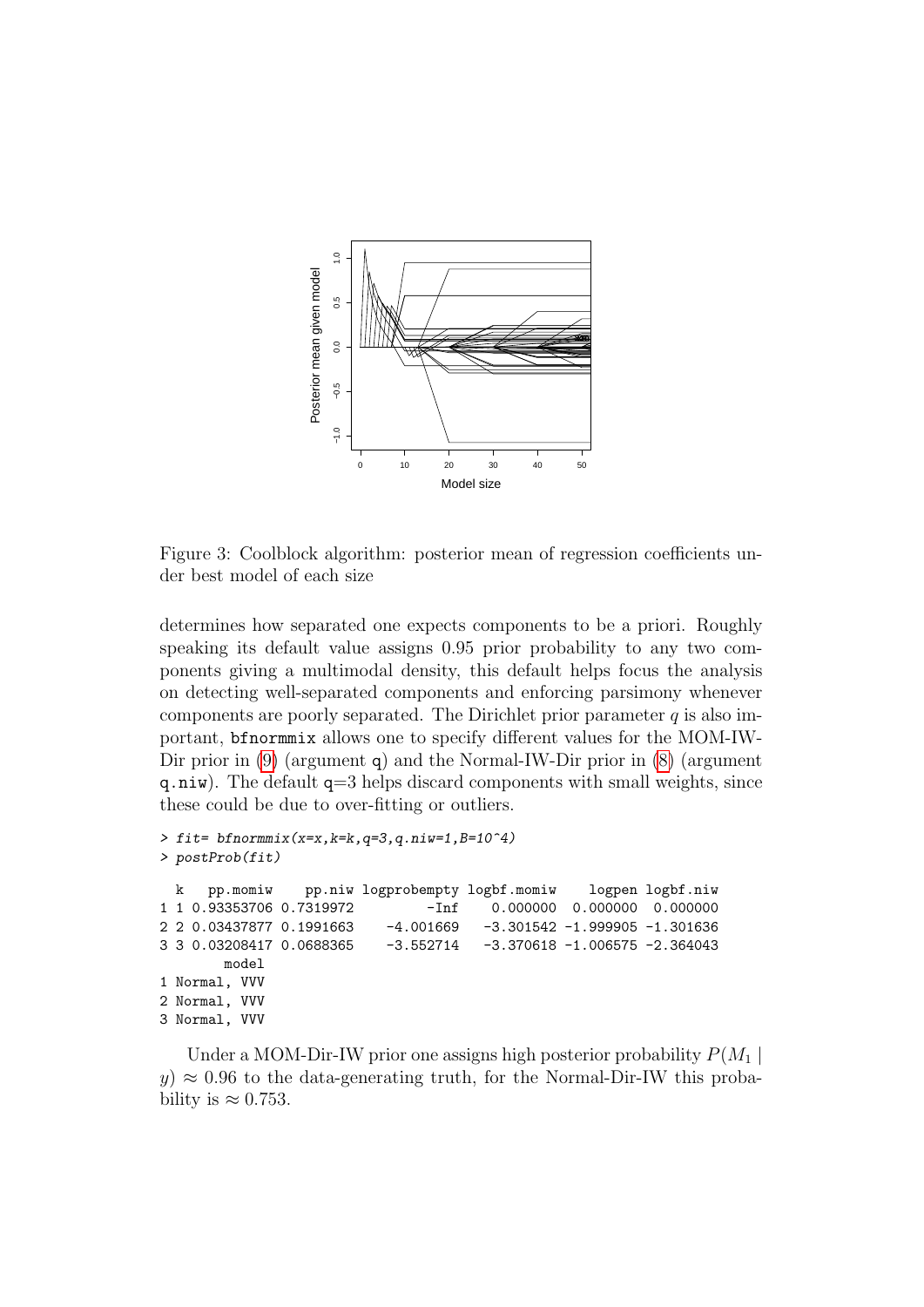We can use postSamples to retrieve samples from the Normal-Dir-IW posterior, and coef to obtain the coresponding posterior means.

```
> mcmcout= postSamples(fit)
> names(mcmcout)
[1] "k=1" "k=2" "k=3"
> names(mcmcout[[2]])
[1] "eta" "mu" "cholSigmainv" "momiw.weight"
> colMeans(mcmcout[[2]]$eta)
[1] 0.4747449 0.5252551
> parest= coef(fit)
> names(parest)
[1] "k=1" "k=2" "k=3"
> parest[[2]]
$eta
[1] 0.4747449 0.5252551
$<sub>min</sub>[1] -0.13189648 0.07627044
$Sigmainv
$Sigmainv[[1]]
        [,1]
[1,] 11.6755
$Sigmainv[[2]]
         \lceil, 1]
[1,] 9.360063
```
We remark that one can reweight these samples to obtain posterior samples from the non-local MOM-Dir-IW posterior, these weights are given by the term  $d_k(\vartheta_k)$  in [\(10\)](#page-10-1) and are stored in momiw.weight. As illustrated below in our example under the 2-component model the location parameters under the MOM-Dir-IW posterior are more separated than under the Normal-Dir-IW, as one would expect from the repulsive force between components.

```
> w= postSamples(fit)[[2]]$momiw.weight
> apply(mcmcout[[2]]$eta, 2, weighted.mean, w=w)
[1] 0.5148894 0.4851106
> apply(mcmcout[[2]]$mu, 2, weighted.mean, w=w)
```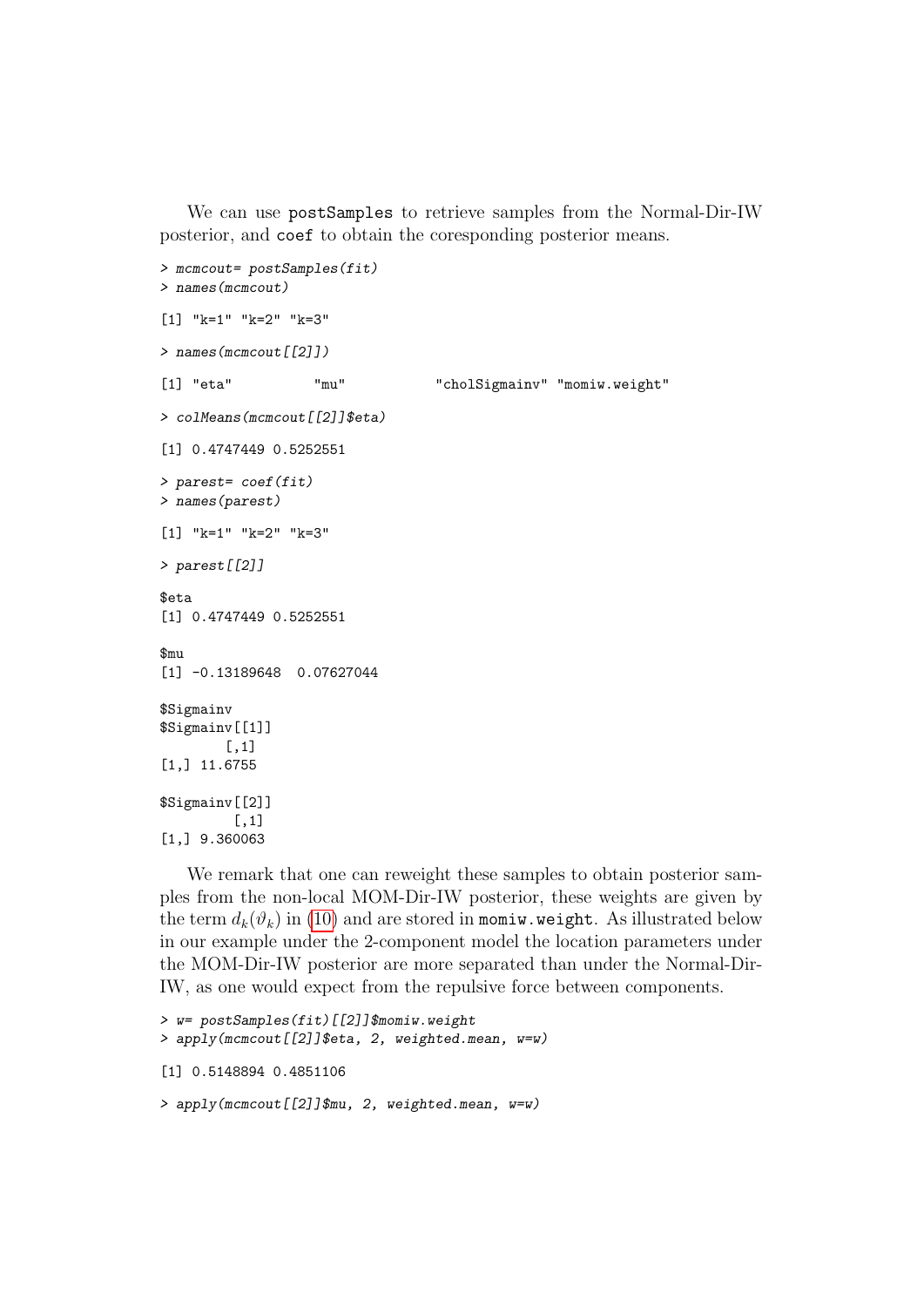[1] -0.1970466 0.3292879

To further illustrate we simulate another dataset, this time where the data-generating truth are  $k = 2$  components. Interestingly the MOM-IW-Dir favours  $k = 2$  more than the Normal-IW-Dir and both clearly discard  $k = 1$ , as expected given that the two components are well-separated (the means are 3 standard deviations away from each other).

```
> set.seed(1)
> n=200; k=1:3; probs= c(1/2,1/2)
> mu1= -1.5; mu2= 1.5
> x= rnorm(n) + ifelse(runif(n)<probs[1],mu1,mu2)> fit= bfnormmix(x=x,k=k,q=3,q.niw=1,B=10^4)
> postProb(fit)
 k pp.momiw pp.niw logprobempty logbf.momiw logpen logbf.niw
1 1 2.260568e-47 3.794308e-47 -Inf 0.0000 0.0000000 0.0000
2 2 8.101610e-01 6.140569e-01 -111.703635 107.1954 0.7950311 106.4003
3 3 1.898390e-01 3.859431e-01 -4.150723 105.7443 -0.1916276 105.9359
       model
1 Normal, VVV
2 Normal, VVV
3 Normal, VVV
```
### References

- <span id="page-25-4"></span>I. Castillo, J. Schmidt-Hieber, and A.W. van der Vaart. Bayesian linear regression with sparse priors. The Annals of Statistics, 43(5):1986–2018, 2015.
- <span id="page-25-2"></span>T. Chekouo, F.C. Stingo, J.D. Doecke, and K.-A. Do. mirna–target gene regulatory networks: A bayesian integrative approach to biomarker selection with application to kidney cancer. *Biometrics*,  $71(2):428-438$ , 2015.
- <span id="page-25-3"></span>Rodrigo A Collazo, Jim Q Smith, et al. A new family of non-local priors for chain event graph model selection. Bayesian Analysis, (in press), 2016.
- <span id="page-25-1"></span>G. Consonni and L. La Rocca. On moment priors for Bayesian model choice with applications to directed acyclic graphs. In J.M. Bernardo, M.J. Bayarri, J.O. Berger, A.P. Dawid, D. Heckerman, A.F.M Smith, and M. West, editors, Bayesian Statistics 9 - Proceedings of the ninth Valencia international meeting, pages 119–144. Oxford University Press, 2010.
- <span id="page-25-0"></span>J. Fúquene, M.F.J. Steel, and D. Rossell. On choosing mixture components via non-local priors.  $arXiv 1604.00314v3$ , pages 1–43, 2018.